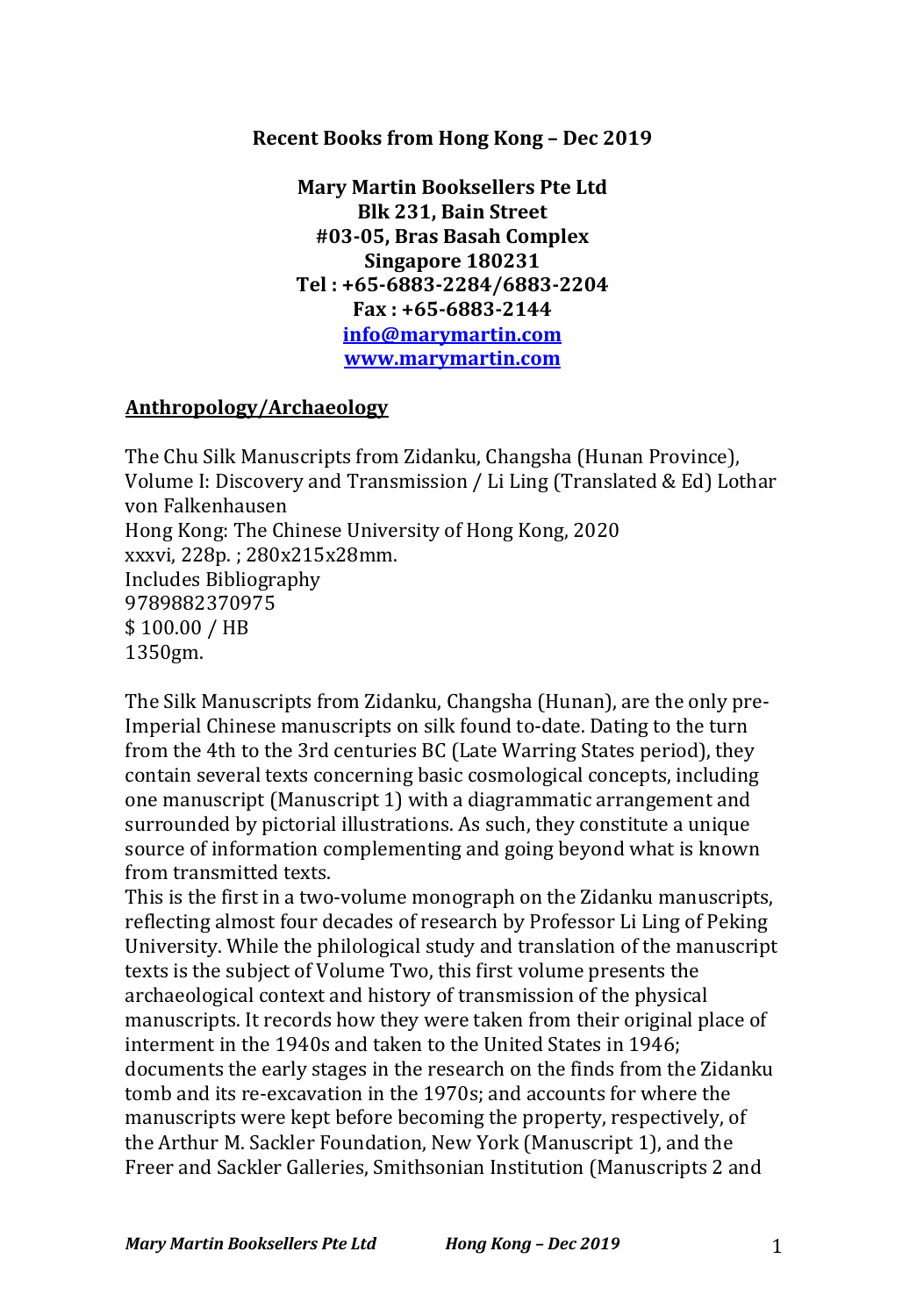3). Superseding previous efforts, this is the definitive account that will sets the record straight and establishes a new basis for future research on these uniquely important artifacts.

**http://www.marymartin.com/web?pid=585452**

--------------------------------------------------------------------------------------------

# **Art**

Living Kogei: Contemporary Japanese Craft from the Ise Collection / Introductory essay by Ben Chiesa Hong Kong: HKU Museum and Art Gallery, 2019 100p. 9789881902580 \$ 30.00 / PB

The modern Japanese term for artisan crafts, kogei (pronounced 'ko-gay') refers to a form of highly skilled artistic expression associated with specific regions and craftsmen in Japan. Kogei works typically include ceramics, textiles, lacquer, metal, glass and wood, and have at their core a concern for fine craftsmanship and the inherent qualities of the materials. Informed by centuries of tradition, these crafts have been revitalised and expanded in recent years, with emerging avant-garde tendencies in fields such as bamboo sculpture and studio glass competing with established practices and values that are deeply embedded in Japanese culture.

Drawn from the diverse collections of the Ise Foundation, Living Kogei highlights over sixty works by prominent and emerging contemporary Japanese artists—including Living National Treasures whose skills have been recognised by the Japanese government. Ranging from rustic ceramics with asymmetrical forms, to abstract glass with elegant silhouettes and sensuous colours, each work demonstrates how contemporary artisans revere and carry on the long tradition of Japanese craft, while at the same time departing from convention in search of the new.

**http://www.marymartin.com/web?pid=674191**

--------------------------------------------------------------------------------------------

A World Within: The Art and Inspiration of Irene Chou / Joyce Hei-ting Wong, With Essays by Eva Kit Wah Man and André Chan Hong Kong: Asia Society Hong Kong Center, 2019 218p. 9789887873228 \$ 45.00 / HB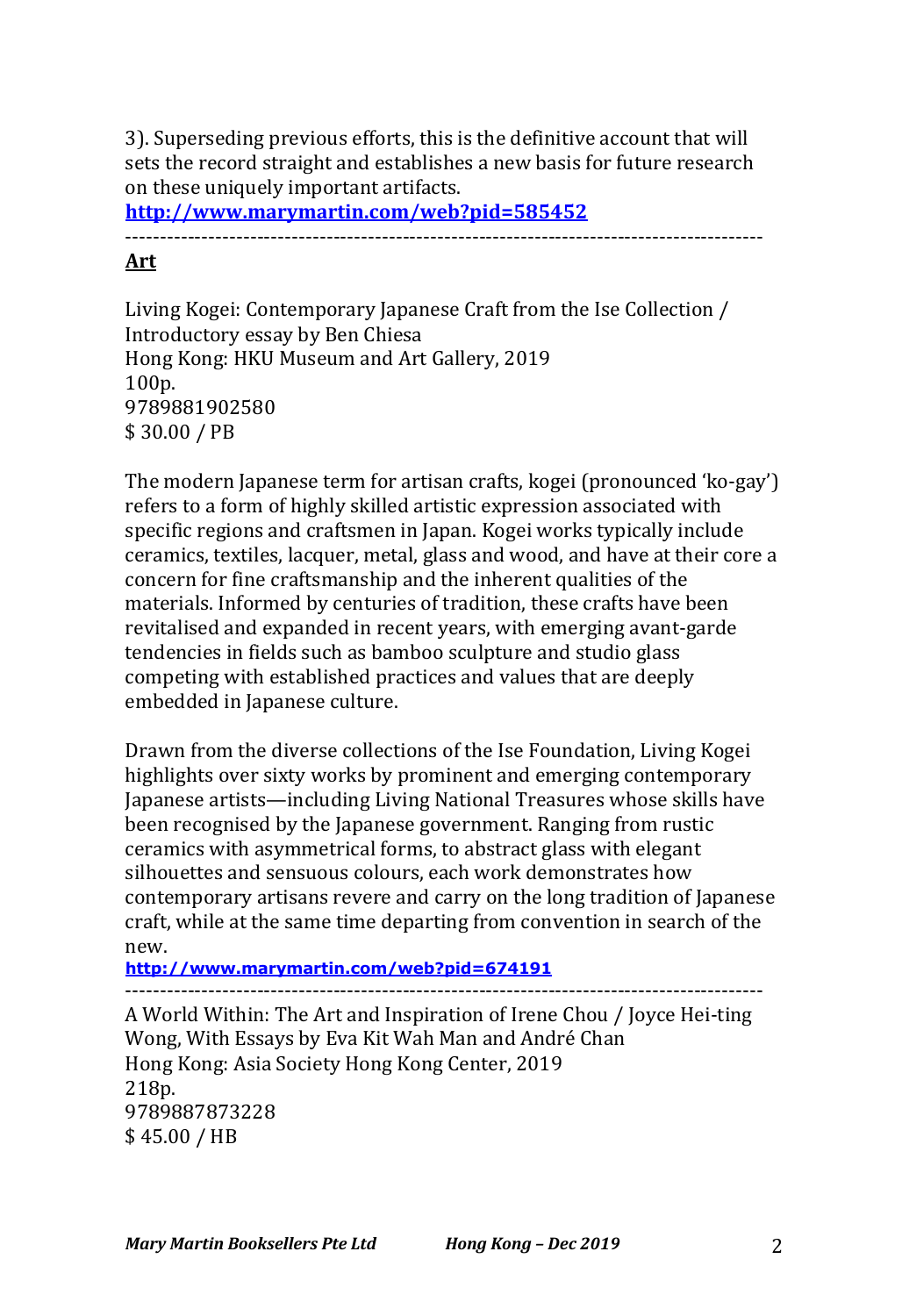This bilingual exhibition catalogue, A World Within: The Art and Inspiration of Irene Chou, is published on the occasion of Asia Society Hong Kong Center's eponymous exhibition. The catalogue celebrates Chou as one of the most inventive artists at the forefront of Hong Kong's New Ink Painting Movement, with her dynamic career spanning from the 1950s to early 2000s. She was remarkable for paving new possibilities in Chinese ink painting through a highly original abstract visual language, and her exploration of modern themes informed by an interest in metaphysics, science and literature.

**http://www.marymartin.com/web?pid=674193**

--------------------------------------------------------------------------------------------

# **Biography**

Wittgenstein: A One-Way Ticket and Other Unforeseen Benefits of Studying Chinese / Peter Hessler (et al.) (Ed) Perry Link Hong Kong: The Chinese University of Hong Kong Press, 2019 xviii, 246p.; 216x140mm. 9789882370944 USD 28.00 / PB 350gm.

Book Details:

.... to imagine a language means to imagine a form of life.

––Ludwig Wittgenstein

(Philosophical Investigation, 1953)

Whatever specific goal motivated people who study Chinese at first eventually dissolves into the larger Chinese world, and that world—its loves and joys, its stings and frustrations, in any case its incapability of being boring—takes over.

This is a fascinating, insightful collection of essays by some of the world's most renowned China experts, who share personal recollections of their time in China—often beginning in the 1970s, when foreigners were just beginning to navigate the linguistic and cultural terrain of that countryand reflect on what learning Chinese has meant to them in their careers and lives. These ten native English speakers share rare and, at times, humorous and intimate moments, of how learning and speaking Chinese has removed barriers, built rapport, opened doors and sometimes led them down entirely unexpected roads that have changed the course of their lives.

This book collects essays from native speakers of English who studied Chinese, learned it unusually well, and then used it in very successful careers in journalism, business, government work, and academe. Many essays show that answers to the question of "what difference is made?"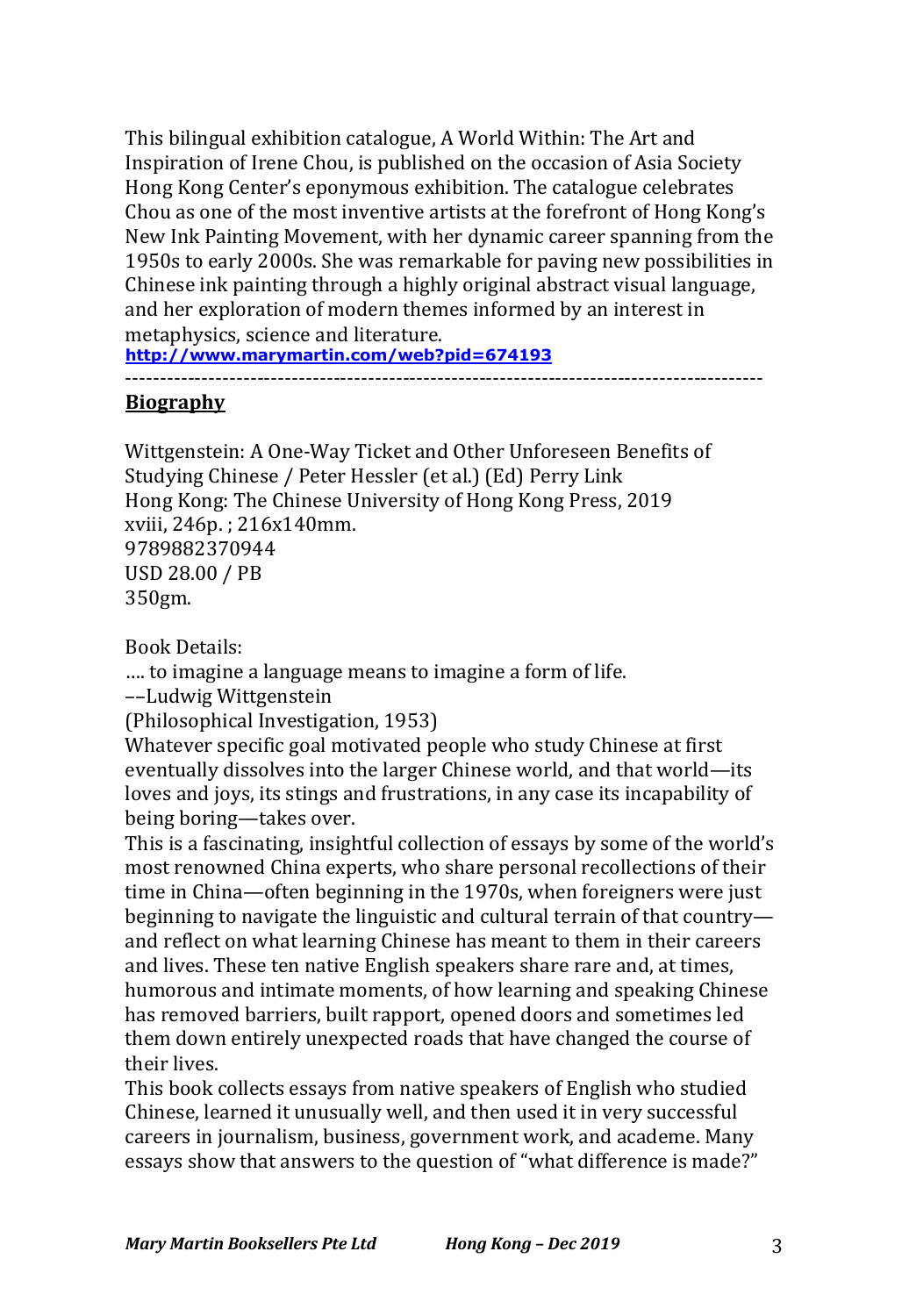can have a charming unpredictability. The ten essays converge on some important points: that speaking Chinese leads much more quickly to deeper trust with Chinese people than can be had through speaking English or by using translation; that thinking "inside" the Chinese language in some ways offers different ways to understand the world. This book is unique in the language-teaching field. It can also be an eyeopener for a general reader who believes that learning a second language is a simple matter of switching codes and does not realize how lifechanging the embrace of a different language can be. \*\*\*

Given China's growing impact on the world, all countries need to better understand Chinese thinking, and the Chinese language is a vital tool for making the breakthrough. This book has brought together a group of outstanding people who have learned Chinese and here give a nuanced, informed view of how one makes the breakthrough and what difference it makes.–EZRA VOGEL

**http://www.marymartin.com/web?pid=674194**

--------------------------------------------------------------------------------------------

A Sensational Encounter with High Socialist China / Paul G. Pickowicz Hong Kong: City University of Hong Kong Press, 2019 220p. 9789629374334 \$ 40.00 / PB 800gm.

A Sensational Encounter with High Socialist China is a recollection of the historic visit of fourteen American students (and one Canadian) to China in 1971. The visit was one of the first approved for American scholars after the Chinese Communist Party came to power in 1949 and occurred prior to President Nixon's famous trip (as well as that of a second group of scholars) in 1972.

One of these students, Paul Pickowicz, kept a journal and photographically documented the trip. This book is a personal account of the events leading up to their visa approvals as well as those that occurred during the journey itself. The five senses are used to connect the reader to his experience and are placed in the context of a theatrical production. The images included have been selected from an archive at the University of California, San Diego, which digitized the author's images as well as those of others in the Committee of Concerned Asian Scholars (CCAS) taken during both the 1971 and 1972 delegations. **http://www.marymartin.com/web?pid=663289**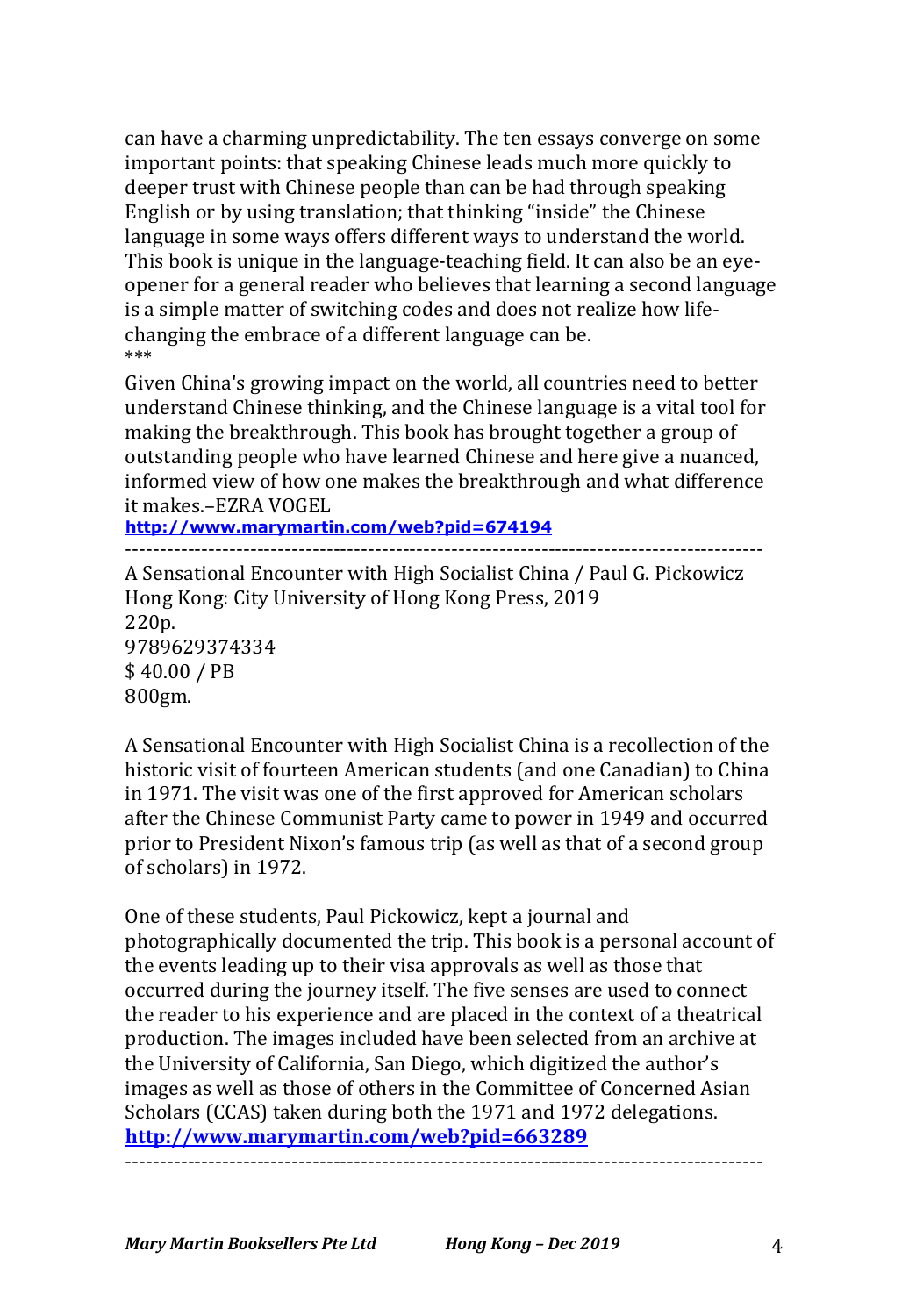# **History**

A Medical History of Hong Kong 1942-2015 / Moira M. W. Chan-Yeung Hong Kong: The Chinese University of Hong Kong Press, 2019 xii, 386p.; 229x152x23mm. Includes Index ; Bibliography 9789882370852 \$ 55.00 / HB 706gm.

This book gives an account of Hong Kong's medical and health development from the Second World War to the present day, investigates how medical and health services grew and adapted as Hong Kong's political and the socio-economic landscape—and the world beyond it changed, and continued changing. The author is a clinician-scientist rather than a social scientist, her writing is therefore based on her firsthand knowledge of the changes in the Hong Kong medical and healthcare scene during the period 1942–2015, and the book has also been enriched by her meticulous research via the archives of available government publications, other literature, and media reports. This book is a sequel to A Medical History of Hong Kong:  $1842-1941$ . ~~~~~~~ "This book presents an unbiased and scientific analysis of events which prompted the authorities and the public to consider, evaluate, and ultimately implement policies that resulted in the gradual improvement of the healthcare system in Hong Kong." –Rosie T. T. Young, The University of Hong Kong  $\sim\sim\sim\sim\sim\sim$ "Hong Kong earned a reputation as one of the deadliest places on earth by the end of the nineteenth century, but in the five decades after the Second World War, the British colony rapidly became one of the healthiest cities in Asia. This remarkable transformation in medical and health conditions is explored by Moira Chan-Yeung in this second volume of her medical history of Hong Kong. From cholera and tuberculosis in the 1940s to AIDS and SARS more recently, the major communicable and noncommunicable diseases are surveyed with admirable clarity and directness, even for the general reader, with valuable statistical data supporting her enlightening conclusions. More importantly, Chan-Yeung brings a lifetime of service to medical science in assessing the most pressing medical and health threats facing twenty-first-century Hong Kong, while also suggesting ways of ameliorating the impacts of lifestyle diseases within our aging community." —Peter Cunich, The University of Hong Kong

**http://www.marymartin.com/web?pid=674195** -------------------------------------------------------------------------------------------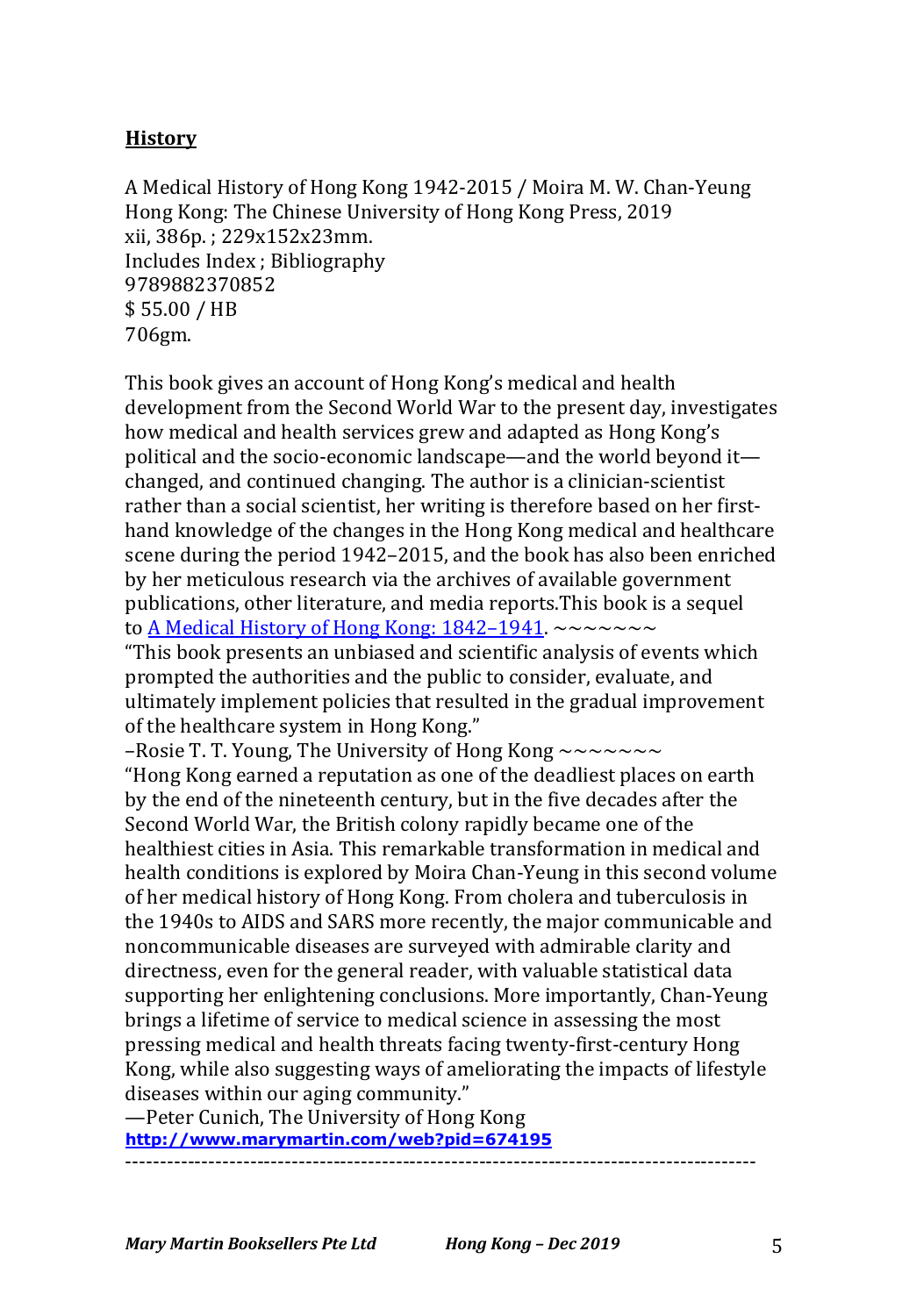The Last Journey of The San Bao Eunuch Admiral Zheng He / Sheng-Wei Wang Hong Kong: Proverse Hong Kong, 2019 392p. Includes Bibliography 9789888491667 \$ 56.00 / PB 616gm.

Suggested navigational routes, timelines and evidence relating to the seventh (and last) voyage of Admiral Zheng He (鄭和) have been extracted for the first time, from a 1597 novel entitled An Account of the Western World Voyage of the San Bao Eunuch (《三寶太監西洋記》) by Luo Maodeng (羅懋登). The result, as Dr. Wang discusses, arguably shows that Zheng He's seventh voyage reached the ancient American Indian city, Cahokia, in 1433, long before Christopher Columbus first reached the Americas.

From 1405, in order to maintain and expand the Ming Dynasty's tributary system, Yongle Emperor Zhu Di (reigning 1402-1424) and Xuande Emperor Zhu Zhanji (reigning 1425-1435) ordered eunuch Zheng He to lead giant fleets across the seas. But soon after Zheng He's seventh and last voyage in the 1430s, the Ming emperors put an end to this activity and ordered all records of previous voyages to be destroyed. Chinese writer Luo Maodeng (羅懋登), knowing the history of some of these voyages, wished to preserve a record of them, but, conscious of the possible penalty, decided to record the facts "under a veil", in his 1597 novel, An Account of the Western World Voyage of the San Bao Eunuch (《三寶太監西洋記》). This is what Dr. Sheng-Wei Wang has concluded after reading and analyzing Luo's novel. Her book, The last journey of the San Bao Eunuch, Admiral Zheng He, shows the methodology and evidential arguments by which she has sought to lift the veil and the conclusions she suggests, including the derivation of the complete trans-Atlantic navigational routes and timelines of that last journey and the idea that Zheng He's last expedition plausibly reached the ancient American Indian city, Cahokia, in the U.S. central Mississippi Valley in late autumn, 1433, long before Christopher Columbus set foot for the first time in the Americas. She supports the hotly debated view that Ming Chinese sailors and ships reached farther than previously accepted in modern times and calls for further research. She hopes this book will become an important step in bridging the gap in our understanding of ancient China-America history and the era before the Age of Discovery and an interesting contribution to an ongoing debate. **http://www.marymartin.com/web?pid=674196**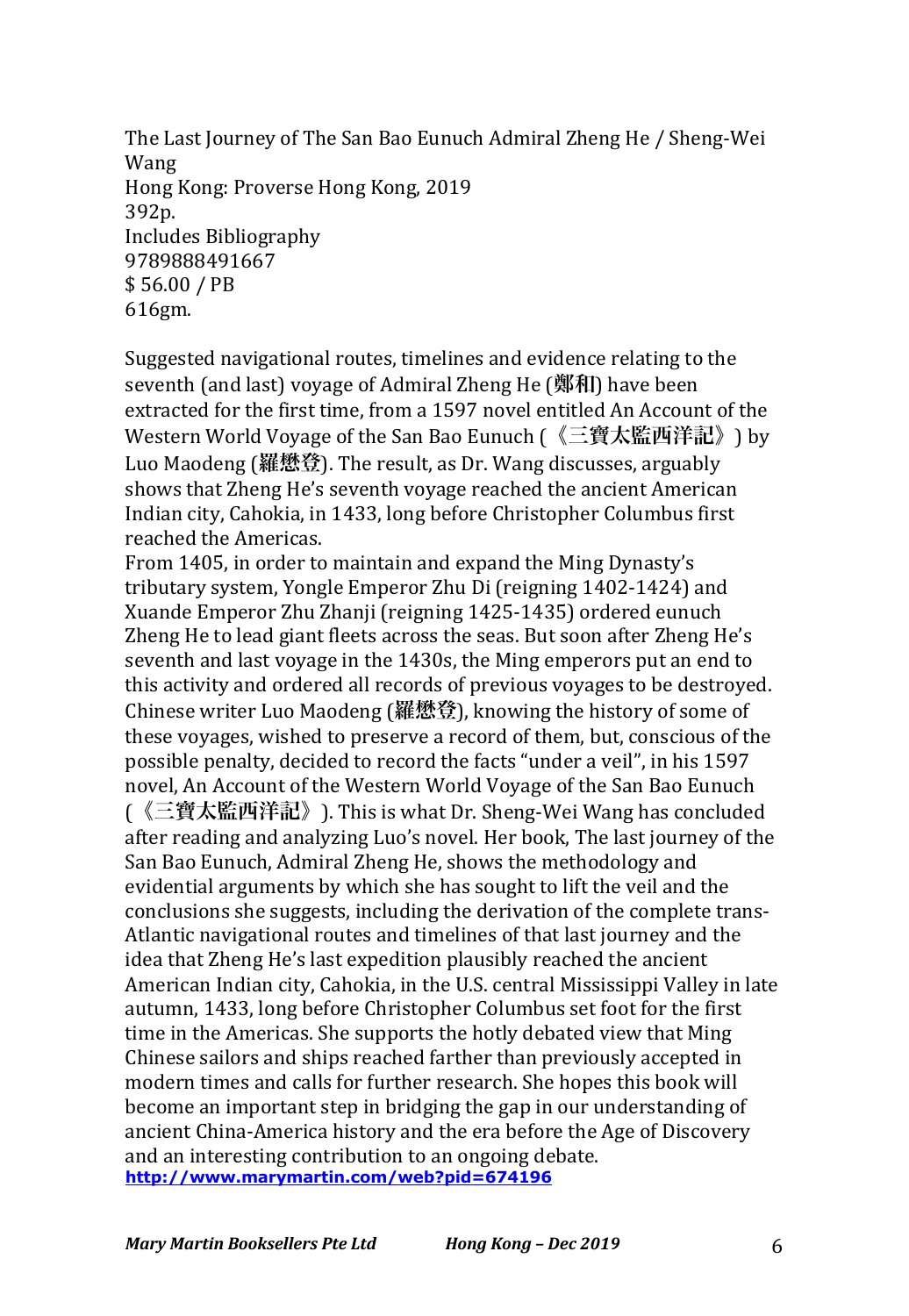-------------------------------------------------------------------------------------------

The Politics of Higher Education: The Imperial University in Northern Song China / Chu Ming-kin Hong Kong: Hong Kong University Press, 2020 280p. 9789888528196 \$ 77.00 / HB

The Politics of Higher Education: The Imperial University in Northern Song China uses the history of the Imperial University of the Northern Song to show the limits of the Song emperors' powers. At the time, the university played an increasingly dominant role in selecting government officials. This role somehow curtailed the authority of the Song emperors, who did not possess absolute power and, more often than not, found their actions to be constrained by the institution.

The nomination mechanism left room for political maneuvering and stakeholders—from emperors to scholar-officials—tried to influence the process. Hence, power struggles among successive emperors trying to assert their imperial authority ensued. Demands for greater autonomy by officials were, for example, unceasing. Chu Ming-kin shows that the road to autocracy was anything but linear. In fact, during the Northern Song dynasty, competition and compromises over diverse agendas constantly altered the political landscape.

**http://www.marymartin.com/web?pid=674197**

-------------------------------------------------------------------------------------------

Manchukuo Perspectives: Transnational Approaches to Literary Production / Edited by Annika A. Culver and Norman Smith Hong Kong: Hong Kong University Press, 2019 328p. 9789888528134 \$ 70.00 / HB

This groundbreaking volume critically examines how writers in Japanese-occupied northeast China negotiated political and artistic freedom while engaging their craft amidst an increasing atmosphere of violent conflict and foreign control. The allegedly multiethnic utopian new state of Manchukuo (1932–1945) created by supporters of imperial Japan was intended to corral the creative energies of Chinese, Japanese, Koreans, Russians, and Mongols. Yet, the twin poles of utopian promise and resistance to a contested state pulled these intellectuals into competing loyalties, selective engagement, or even exile and death surpassing neat paradigms of collaboration or resistance. In a semicolony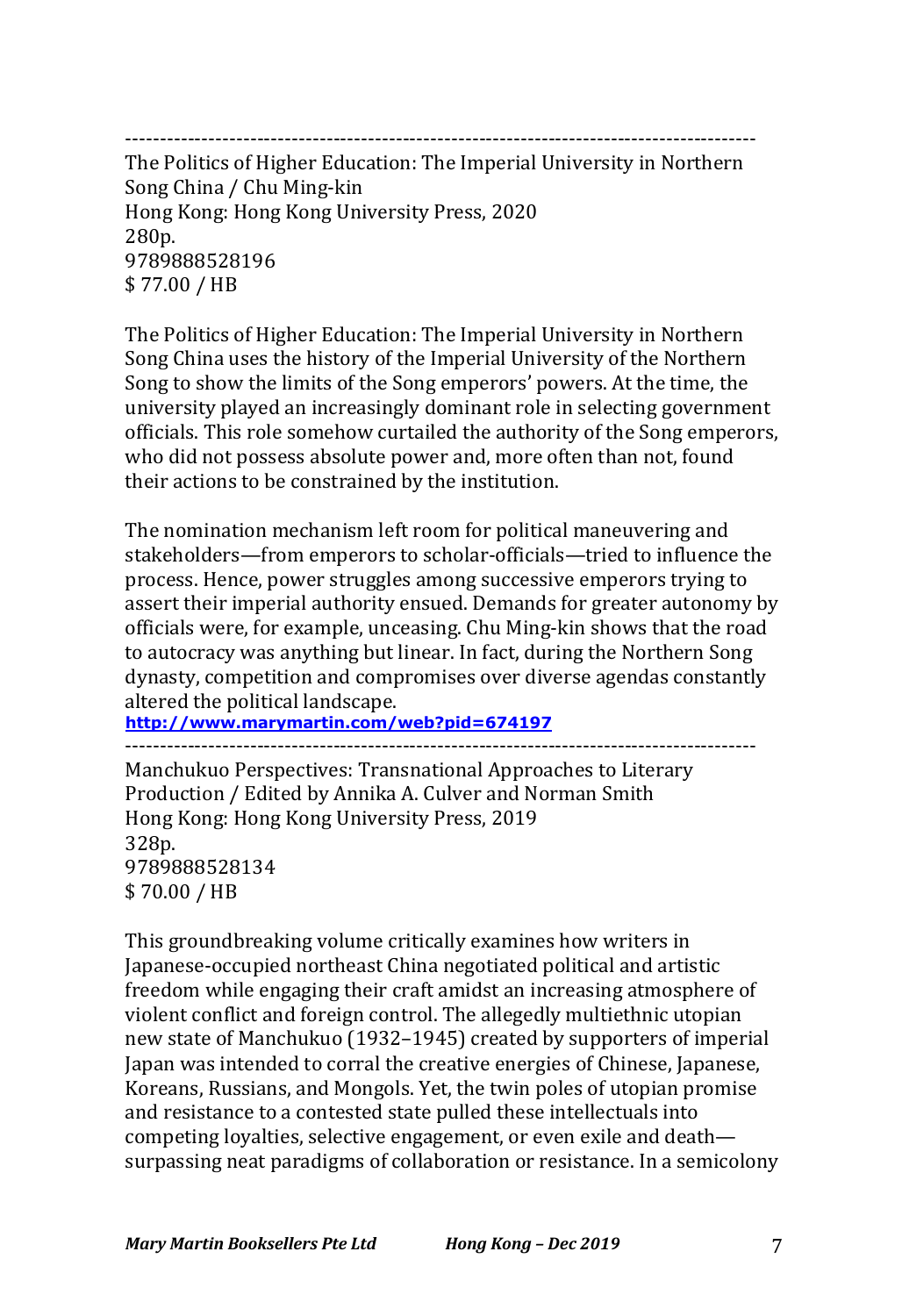wrapped in the utopian vision of racial inclusion, their literary works articulating national ideals and even the norms of everyday life subtly reflected the complexities and contradictions of the era.

Scholars from China, Korea, Japan, and North America investigate cultural production under imperial Japan's occupation of Manchukuo. They reveal how literature and literary production more generally can serve as a penetrating lens into forgotten histories and the lives of ordinary people confronted with difficult political exigencies. Highlights of the text include transnational perspectives by leading researchers in the field and a memoir by one of Manchukuo's last living writers. **http://www.marymartin.com/web?pid=674198**

```
-------------------------------------------------------------------------------------------
```
American Evangelists and Tuberculosis in Modern Japan / Elisheva A. Perelman Hong Kong: Hong Kong University Press, 2019 252p. 9789888528141 \$ 65.00 / HB

Tuberculosis ran rampant in Japan during the late Meiji and Taisho years (1880s-1920s). Many of the victims of the then incurable disease were young female workers from the rural areas, who were trying to support their families by working in the new textile factories. The Japanese government of the time, however, seemed unprepared to tackle the epidemic. Elisheva A. Perelman argues that pragmatism and utilitarianism dominated the thinking of the administration, which saw little point in providing health services to a group of politically insignificant patients.

This created a space for American evangelical organizations to offer their services. Perelman sees the relationship between the Japanese government and the evangelists as one of moral entrepreneurship on both sides. All the parties involved were trying to occupy the moral high ground. In the end, an uneasy but mutually beneficial arrangement was reached: the government accepted the evangelists' assistance in providing relief to some tuberculosis patients, and the evangelists gained an opportunity to spread Christianity further in the country. Nonetheless, the patients remained a marginalized group as they possessed little agency over how they were treated.

**http://www.marymartin.com/web?pid=674199**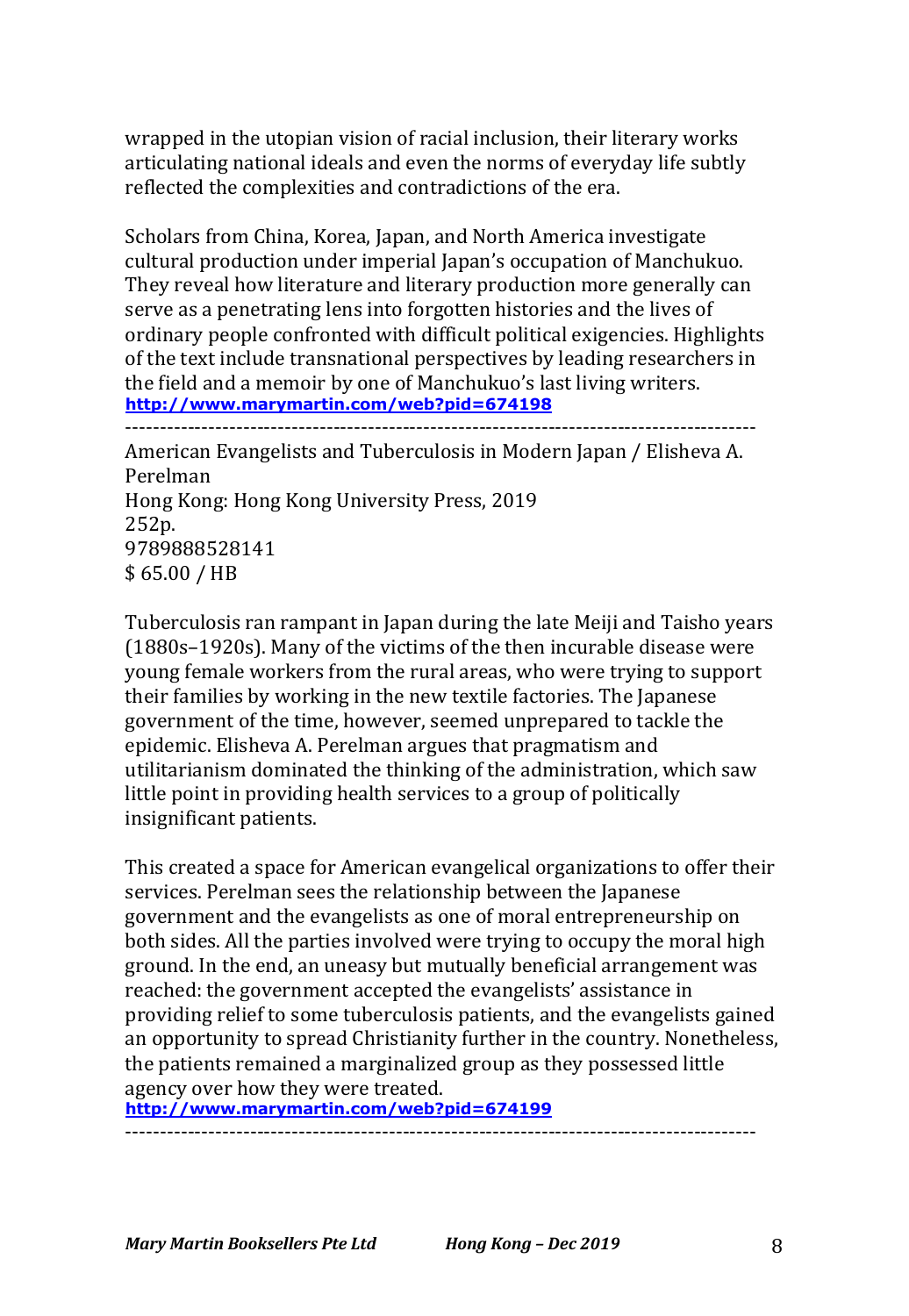Remapping the Sinophone: The Cultural Production of Chinese-Language Cinema in Singapore and Malaya before and during the Cold War / Wai-Siam Hee Hong Kong: Hong Kong University Press, 2019 252p. 9789888528035 \$ 70.00 / HB

In a work that will force scholars to re-evaluate how they approach Sinophone studies, Wai-Siam Hee demonstrates that many of the major issues raised by contemporary Sinophone studies were already hotly debated in the popular culture surrounding Chinese-language films made in Singapore and Malaya during the Cold War. Despite the high political stakes, the feature films, propaganda films, newsreels, documentaries, newspaper articles, memoirs, and other published materials of the time dealt in sophisticated ways with issues some mistakenly believe are only modern concerns. In the process, the book offers an alternative history to the often taken-for-granted versions of film and national history that sanction anything relating to the Malayan Communist Party during the early period of independence in the region as anti-nationalist.

Drawing exhaustively on material from Asian, European, and North American archives, the author unfolds the complexities produced by British colonialism and anti-communism, identity struggles of the Chinese Malayans, American anti-communism, and transnational Sinophone cultural interactions. Hee shows how Sinophone multilingualism and the role of the local, in addition to other theoretical problems, were both illustrated and practised in Cold War Sinophone cinema. Remapping the Sinophone: The Cultural Production of Chinese-Language Cinema in Singapore and Malaya before and during the Cold War deftly shows how contemporary Sinophone studies can only move forward by looking backwards.

**http://www.marymartin.com/web?pid=672636**

------------------------------------------------------------------------------------------- Violence and Emancipation in Colonial Ideology / Rohan B E Price

Hong Kong: City University of Hong Kong Press, 2019 332p. 9789629374495 \$ 45.00 / PB 800gm.

Are there ethics justifying anti-colonial violence?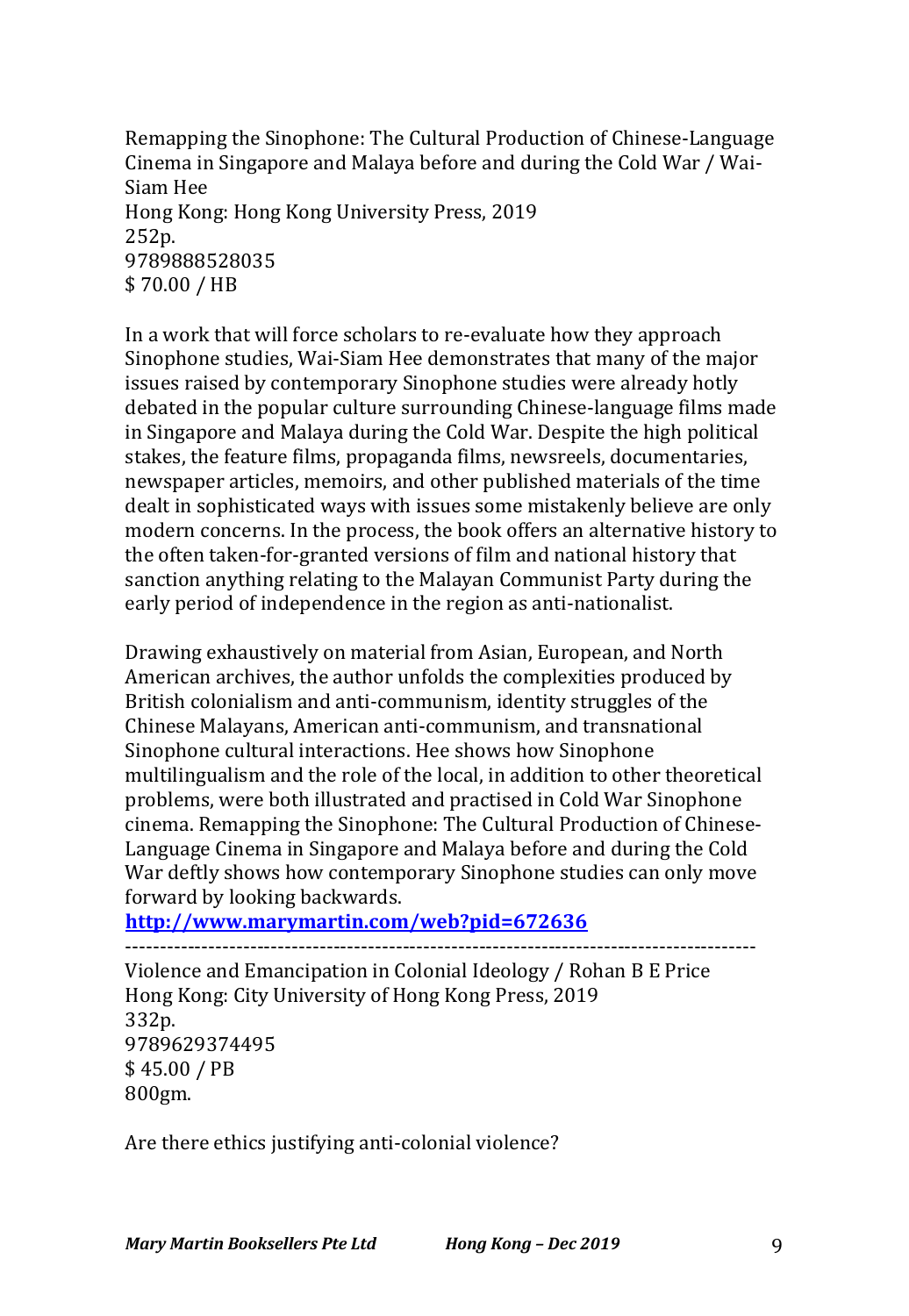How and why did the violence and visions of nationalist movements become incorporated by colonial and neo-colonial rule? Using the insurrection by the Malayan Communist Party (1948–1960) as an example, this book argues that resorting to violence sped up the decolonisation of British Malaya by forcing its colonial administration to invent Malay nationalism and pursue ameliorative social policy among the Chinese diaspora community in a manner clearly derived from the Party's platform. Yet this was not the same as giving the country economic emancipation from the expectations of neo-colonial rule. Violence and Emancipation in Colonial Ideology entertains no warm colonial memories of the cold war years. Confirming Price's reputation as a plain speaking critic of Empire apologia, this book asks how colonial ideology was considered to be beneath Europe yet desperately needed by it. He faces down nostalgic communities defending an outdated view that "might was right" in South East Asia and that communism failed to contribute to the world that came to be. Using an Althusserian assumption, the book begs the question: if a late colonial state was subjective, then how did it claim a sufficiently objective mantle to rule and how did ideological techniques enable this? **http://www.marymartin.com/web?pid=674200**

#### **Law**

Annotated Leading Patent Cases in Major Asian Jurisdiction / Kung-Chung Liu (Ed) Joanna Pierce ARCIALA Asian IP Law Series Hong Kong: City University Hong Kong Press, 2017 x, 458p. 9789629373078 \$ 60.00 / PB 932gm.

-------------------------------------------------------------------------------------------

#### Book Details:

The first of its kind, this book presents a comprehensive collection of leading patent cases from nine major Asian jurisdictions which are analyzed by eminent scholars and legal practitioners from Asia, Germany, and the United States. It contains thirty case reports covering six topics which best reflect the current trends in Asia in patent law, namely specialized IP court (or division), compulsory licensing, the intersection between patent law and competition law, injunction, damages, and choice of jurisdiction and law in cross-border patent litigation. Each case report explores a landmark case by deconstructing the legal background and the legal reasoning of the decisions, and then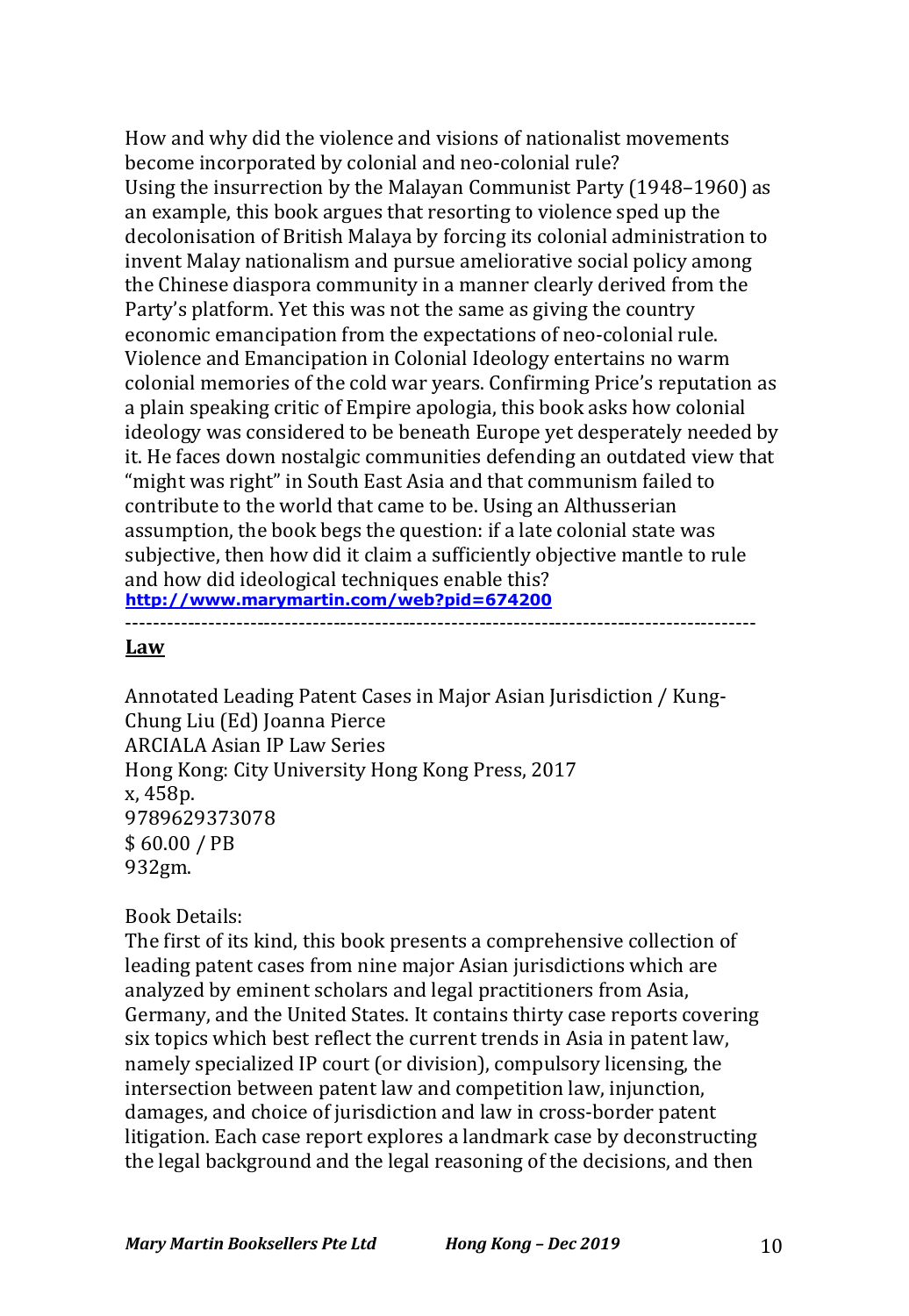discussing the commercial and/or industrial ramifications. The present volume is a useful guide for practitioners, lawyers, and judges alike, a primer for students and businessmen entering the IP world, and a reminder for policymakers, both within Asia and further afield. **http://www.marymartin.com/web?pid=367349**

-------------------------------------------------------------------------------------------

A Special Standing in the World: The Faculty of Law at The University of Hong Kong, 1969–2019 / Christopher Munn Hong Kong: Hong Kong University Press, 2019 360p. 9789888528318 \$ 32.00 / HB

The history of the Faculty of Law at HKU is in many ways the history of the law in modern Hong Kong. Founded in 1969, the Faculty has helped transform a colonial legal backwater into a flourishing jurisdiction, in which Hong Kong maintains its common law system as a special administrative region of the People's Republic of China. The Faculty has played a vital part in fostering a legal profession firmly rooted in Hong Kong, functioning in both Chinese and English. Its early teachers pioneered scholarship on Hong Kong law. Its graduates now make up over half of Hong Kong's Judiciary and legal profession. Over the years the Faculty has earned worldwide recognition as a centre of research in subjects ranging from human rights to financial regulation.

Published to mark the Golden Jubilee, this book traces the Faculty's rise from humble origins to its position as one of the world's leading law schools. Drawing on archives, publications and interviews, the book explores the growth of the Faculty against the momentous events of the past 50 years. The first two chapters examine the Faculty's prehistory when, for over a hundred years, most of Hong Kong's lawyers were trained in England. The remaining six chapters explore alternately the Faculty's internal history and its role in building Hong Kong's modern legal system.

**http://www.marymartin.com/web?pid=660127**

-------------------------------------------------------------------------------------------

International Commercial Arbitration in Hong Kong: A Guide / Stephen D Mau Hong Kong: Hong Kong University Press, 2019 300p. 9789888528226 \$ 95.00 / HB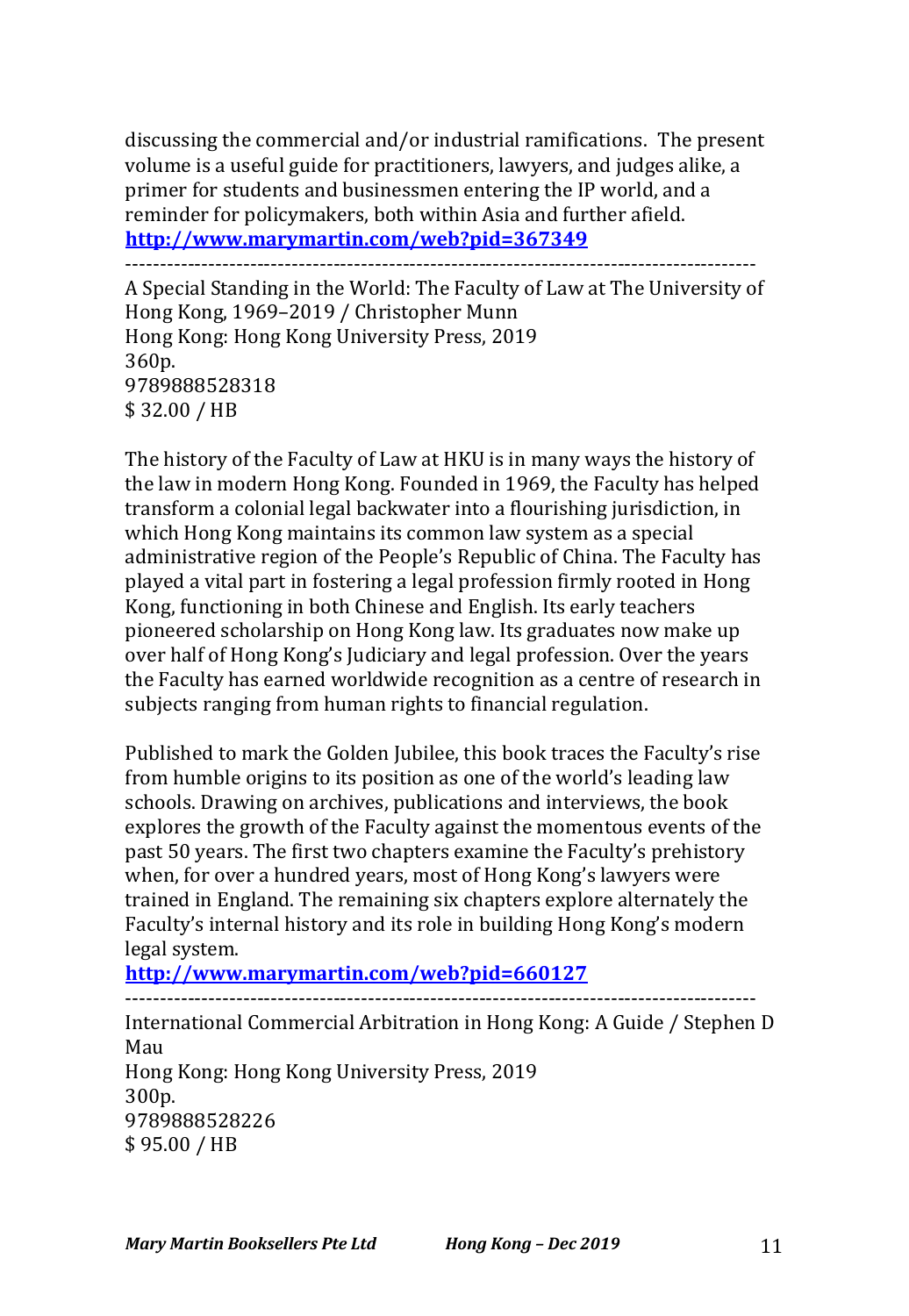International Commercial Arbitration in Hong Kong: A Guide provides an essential introduction to commercial arbitration law and practices, focusing on Hong Kong as an example of a model law jurisdiction with a pro-arbitration stance. With the evolution and increasing popularity of dispute resolution in the international arena, one is no longer able to rely purely on knowledge of the local law and practices.

This timely book is written in simple English and clearly arranged in a step-by-step format. Newcomers to this legal field will find the principles covered in the book easy to understand. It begins with an overview of the various "Alternative Dispute Resolution" choices available in Hong Kong. The remainder of the book covers all the aspects that one needs to know about commercial arbitration, including the advantages and disadvantages of arbitration in general; the laws and rules; the appointment of a sole arbitrator or a tribunal; the arbitrator's jurisdiction, duties, and authorities, and how they are defined within the Arbitration Ordinance (Cap. 609); the arbitration process; the contents of an arbitral award and the recognition and enforcement of the award; and cost-saving techniques in arbitration.

Experienced arbitrators and senior legal practitioners will also find International Commercial Arbitration in Hong Kong: A Guide to be a valuable reference on the various concepts and latest case precedents. **http://www.marymartin.com/web?pid=674201**

-------------------------------------------------------------------------------------------

SECURITIES AND FUTURES ORDINANCE (CAP.571): COMMENTARY & ANNOTATIONS 2019 EDITION / Laurence Li Hong Kong: Sweet & Maxwell, 2019  $1v.$ 9789626614693 \$ 450.00 / HB

The 2019 Edition is fully updated: reviewing and analyzing all the amendments to the law over the last five years with cross-referencing to corresponding legislation:

1 Changes to the Companies Ordinance (Cap.622) regarding the incorporation of open-ended investment fund companies;

Now standard regulations regarding the over-the-counter (OTC) derivatives market as now fully incorporated and regulated in accordance with the 2014 Amendments;

3 Now standard regulations providing supervisory assistance to regulators outside of Hong Kong (i.e. printed licences and certificates of registration) as prescribed in the 2015 Amendments;

New regulations for the incorporation, registration, and management of open-ended fund companies (OFC) resulting from the 2016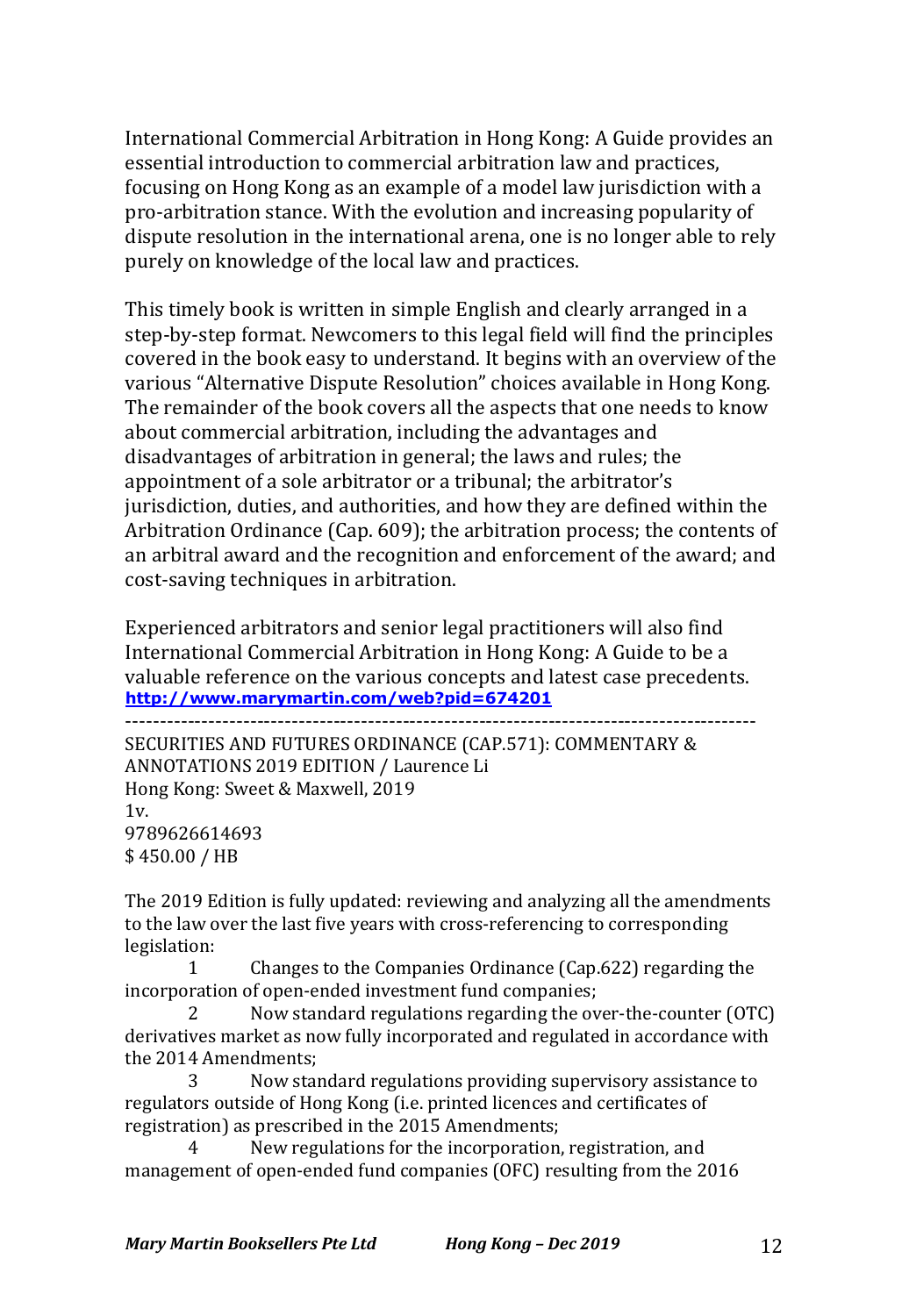Amendments - introducing a new OFC structure allowing companies to be more flexible in their share issuing structure  $-$  just fully enacted this past July 2018;

5 New powers given to the Securities & Futures Commission to resolve a company under financial distress as a result of the Financial Institutions Ordinance (Cap.628);

6 Reviews the progress of the proposed on the HK Exchange's company listing reforms - controversial as lawmakers/attorneys and the Securities Futures Commission have differing views;

7 New duty of care on Financial Institutions creating a new action in tort for damages - investors may now file a claim for damages if the financial products sold by these financial institutions are not reasonable suitable. The latest edition book analyses the latest and most recent reforms and amendments to the Ordinance with cross-referencing to all related codes, guidelines and circulars, etc. This text continues to be a comprehensive and practical guide which provides a better understanding and analysis of the law. **http://www.marymartin.com/web?pid=218848**

-----------------------------------------------------------------------

ARCHBOLD HONG KONG 2020, WITH 2 SUPPLEMENTS Hong Kong: Sweet & Maxwell, 2019  $1v.$ 9789626615270 \$ 1350.00 / HB

Professor Simon Young, a constitutional law advocate, is extremely engaged and has taken on board two students to keep abreast of all changes noteworthy of being alerted too. Given the current outbreak of the Rule of Law in Hong Kong, this version of Archbold is perhaps the most important version of the publication to date. Gavin Shui has completely rewritten the chapter on Identification Evidence, and Professor Dyke has provided a section on National Emergency for the chapter on National Security. Apart from the inclusion of a multitute of HKCFA cases and updates to all legislative sections, this edition of Archbold, is without doubt, one of the most important to date. **http://www.marymartin.com/web?pid=675881**

-----------------------------------------------------------------------

Tort Law and Practice in Hong Kong / Editor in Chief: The Honourable Justice Bokhary; General Editor: Neville Sarony Hong Kong: Sweet & Maxwell, 2019  $1v.$ 9789626615188 \$ 800.00/ HB

Five years have passed since the previous edition of TLP. In that time there have been systemic legal and societal developments. We are in a time of change. Hong Kong has been a pioneer in establishing the principles for internet defamation. In Robinson, the Supreme Court of the United Kingdom, restated the test for a new duty of care. At the same time, it emphasised that government is subject to conventional tort law analysis. That means greater governmental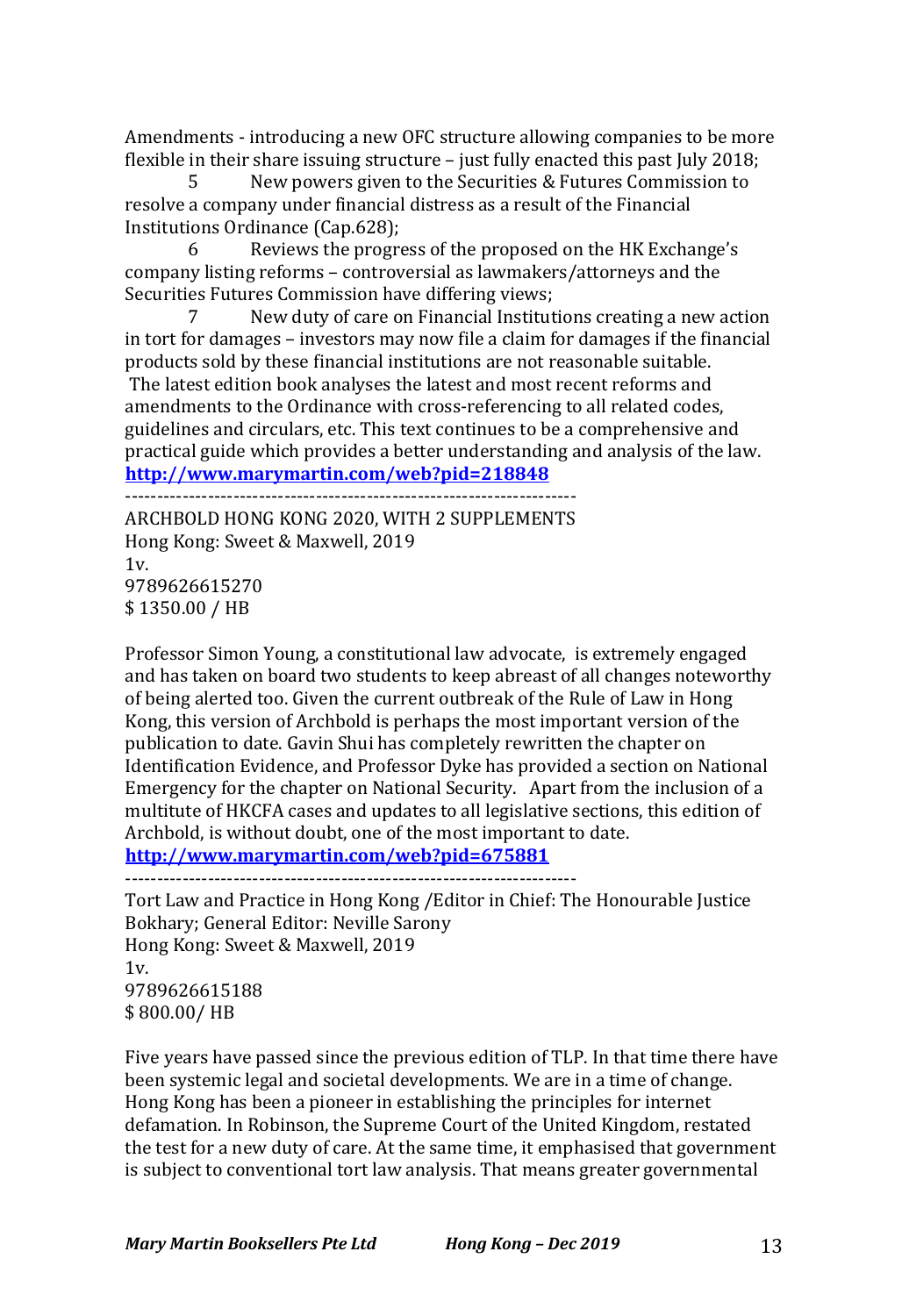accountability. Jurisdictions have revis+ited the core principles of vicarious liability. In the 20th century, tort law regulated industrialisation. In the 21st century, tort law will be shaped by the digital economy. The new edition of TLP both incorporates developments and makes a foray into digital torts. The changes include:

- Ch 1 on nature of torts confronts the new paradigm of digital torts and the emergence of government liability.

- Ch 3 considers how vicarious liability is moving beyond its traditional confines of an employment relationship and the revitalised role of nondelegable duties in a sharing economy.

- Ch 4 on negligence looks at how the test for a new duty of care is evolving in different jurisdictions and what new duties are claimed

- Ch6 on trespass to person expands on the issue of consent

- Ch 13 on rylands v fletcher considers the potential for strict liability torts reemerging

- Ch 15 on breach of statutory duty incorporates the Australian approach

- Ch 20 on defamation recognises that most defamation is now online and the critical is becoming when an internet intermediary is liable.

- Ch 24 on professional liability adds a number of professions

- Ch 32 on misfeasance has been expanded into a chapter on public authority torts

- A number of chapters have been tightened

**http://www.marymartin.com/web?pid=675882**

------------------------------------------------------------------------

COMPANY LAW IN HONG KONG: INSOLVENCY, 2020 / Stefan Lo et.al. Hong Kong: Sweet & Maxwell, 2019  $1v$ 9789626615140 \$ 450.00 / HB

Annual Update – updates of the most recent cases and application of the Companies Ordinance (Cap.622) now more than four years after its enactment

• The progress of the four main objectives of this Ordinance remains the point of focus:

(i) Enhancing corporate governance;

(ii) Ensuring better regulations;

(iii) Facilitating business in Hong Kong; and

(iv) Modernising the law, fours years after its full and complete enactment.

Incorporates amendments introduced by the Companies (Amendment) (No 2) Ordinance 2018:

- (i) Reporting exemption  $-$  expanding the scope for simplified reporting
- (ii) Updating relevant accounting-related provisions
- (iii) Streamlining and clarifying provisions to facilitate compliance

(iv) Display of company names for non-Hong Kong companies

(v) Alignment of penalty provisions relating to financial statements and reports **http://www.marymartin.com/web?pid=675883**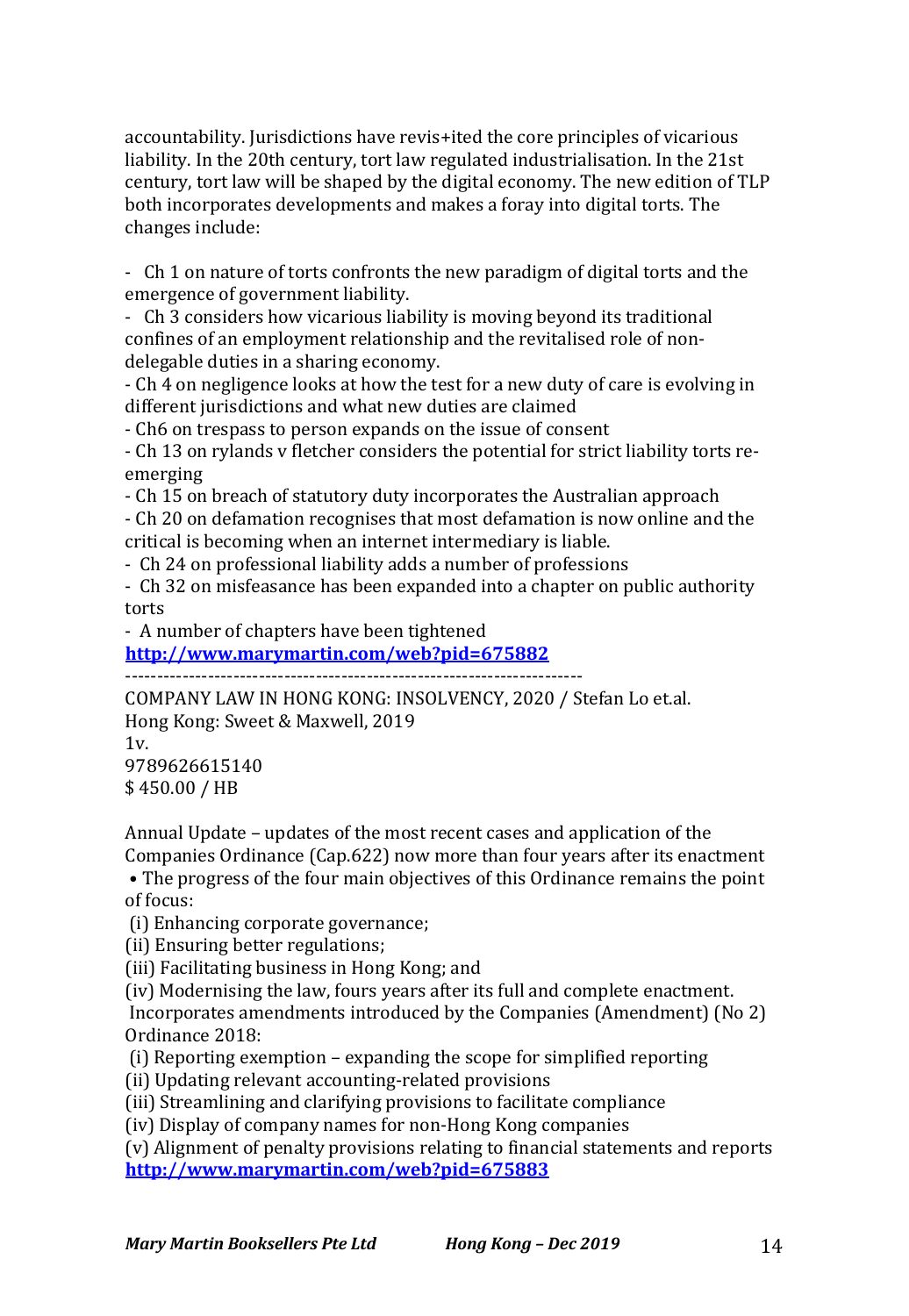----------------------------------------------------------------------------- COMPANY LAW IN HONG KONG: PRACTICE AND PROCEDURE, 2020 Hong Kong: Sweet & Maxwell, 2019 1v. 9789626615119 \$ 450.00 / HB **http://www.marymartin.com/web?pid=675884** ----------------------------------------------------------------------------- THE HONG KONG WHITE BOOK 2020 / EDITOR-IN-CHIEF: The Hon. Mr Justice Fok PJ Hong Kong: Sweet & Maxwell, 2019  $4v$ 9789626614983 \$ 1650.00 / HB

When there are countless decisions to be made, opponents to handle, clients to manage and a myriad of courses you could follow, you need a source you can trust.

Act with true confidence. Use the Hong Kong White Book 2020 - Hong Kong's most trusted court companion.

Authored by a talented pool of over 95 authors from top law firms in the jurisdiction, the Hong Kong White Book 2020 continues to provide the most comprehensive coverage of matters relevant to civil procedure.

2020 Edition - What's New?

• The majority of the Orders have been updated including major updates to Orders 59 and 80, and new commentary and legislation.

• Substantial changes to Order 59 on Appeals to the Court of Appeal have caused tremendous confusion. Coverage in the Hong Kong White Book has been fully updated for the 2020 edition, including new legislative sections with commentary.

• Order 103, The Registration of Patents Ordinance, is re-written in the light of the Patents (Amendment) Ordinance which came into force earlier this year. Technology owners now have the additional option of protecting their inventions through 'Original Grant Patents', which simplifies the current regime enormously. Hong Kong will now be its own jurisdiction, as opposed to a country where patents first have to be registered in the Mainland, UK or the EPO before being re-registered in Hong Kong.

• Order 119, (HK) Prevention of Bribery Ordinance (Cap.201), previously unedited now has commentary to assist in the interpretation of the legislation.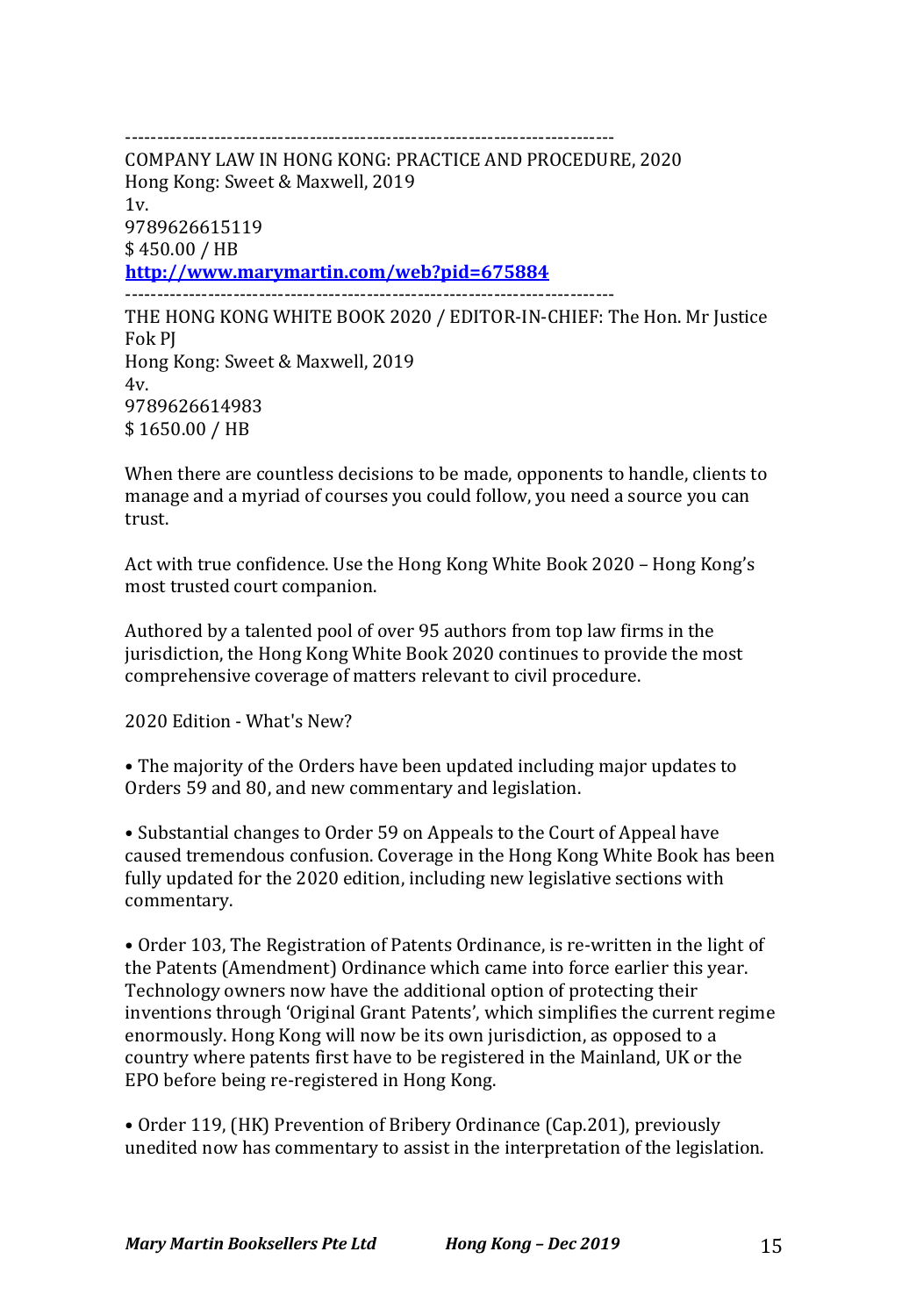• The 2020 edition is endorsed by the Judiciary and incorporates over 150 new cases.

• The commentary in Volume II, has been substantially enhanced. This 2020 edition is preceded by a Special Release - EMBEDDING A DEEP, PRACTICAL UNDERSTANDING OF ACTIVE CASE MANAGEMENT. THE UNDERLYING OBJECTIVES AND THE CJR, which discusses adducing new evidence at a relatively late stage, controlling pleadings and costs, as well as the use of 0.1A by the Courts to strike out an action.

ADR Volume

• Updates to the Mediation Ordinance commentary takes into account the coming into force of the Third-Party Funding Ordinance, which took effect on the 1 February 2019.

**http://www.marymartin.com/web?pid=675885**

CHITTY ON CONTRACTS, HONG KONG SPECIFIC CONTRACTS, SIXTH EDITION / Editor in Chief Brian Gilchrist Hong Kong: Sweet & Maxwell, 2019

 $1v<sub>1</sub>$ 9789626619216 \$ 1350.00 

New Chapter on Cyber Law and Contract expounded.

Deals individually and in detail in areas of bailment, banking, insurance and covenants.

Extensive in-depth coverage of recent case law and legislation since last edition.

Multi-country author team providing perspectives from across diverse global jurisdictions as well as contributions from members of the Permanent Court of Arbitration (The Hague) and The Secretariat of the United Nations Commission on International Trade Law (UNCITRAL).

This is the pre-eminent reference work on contract. An essential book for anyone working on contracts, either for drafting or dealing with points of dispute. It is an extremely well-respected title, for which most authors want to write for because of the prestige associated with it. Of particular note, the sixth edition contains the addition of a new section on AI, an expansion of the blockchain section to reflect recent developments in this field, and further detail on data protection (in light of the entry into force of GDPR in the EU in May 2018). In addition, there is a new chapter on cyber law covering data protection, cloud computing, cybersecurity, blockchain technology, smart contracts, artificial intelligence and related subjects. The sixth edition welcomes a number of new authors who in updating chapters, have significantly refreshed key content areas. With these updates, Chitty on Contracts, Hong Kong Specific Contracts is a key title to have as a reference tool. **http://www.marymartin.com/web?pid=675886**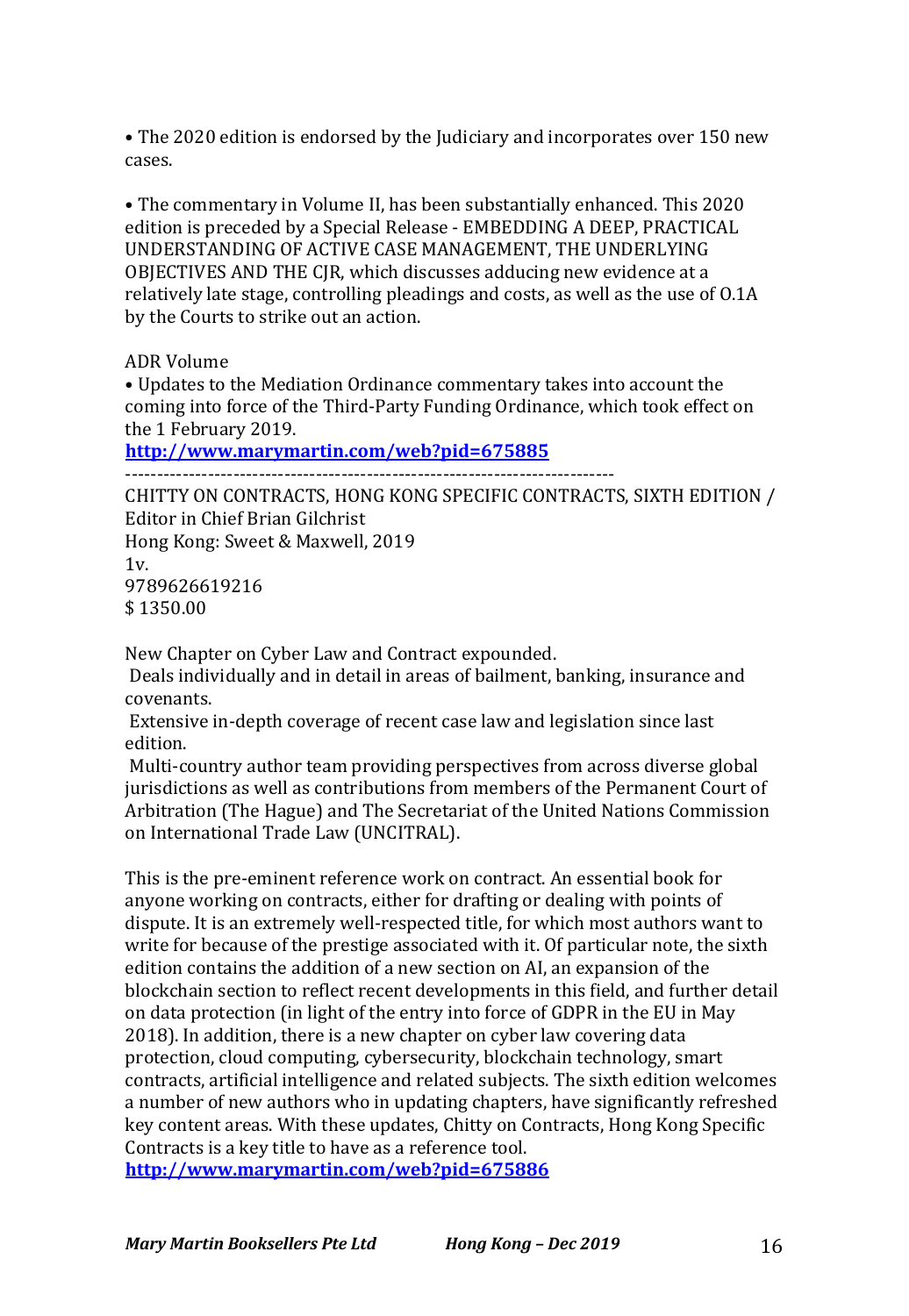-----------------------------------------------------------------------------

Disciplinary and Regulatory Proceedings in Hong Kong - Third Edition / Andrew MAK Hong Kong: Lexis Nexis, 2019  $1v<sub>1</sub>$ 9789888600106 \$ 315.00 / HB

Disciplinary and Regulatory Proceedings in Hong Kong was the first book of its kind and is a leading reference for anyone wishing to research and understand Hong Kong's law relating to disciplinary proceedings.

Since the last edition in 2015, the law in disciplinary and regulatory action has developed some new trends and some new grounds, notably in the area of preliminary investigation and decision to prosecute, misconduct in public office, changes in modus in operations such as forming of limited companies to operate group practice, the more emphasis in a gradual shifting in standards of conduct due to changing background such as the #metoo movement, and new developments elsewhere in particular in the UK.

**http://www.marymartin.com/web?pid=675887**

**-------------------------------------------------------------------------------**

SFC Investigations and Enforcement Proceedings /Nathan Dentice Hong Kong: Lexis Nexis, 2019  $1v<sub>1</sub>$ 9789888600205 \$ 250.00 / PB

This title is the first of its kind to provide comprehensive guidance on how to prepare and respond to investigations and enforcement proceedings undertaken by the Securities and Futures Commission (SFC) in Hong Kong, including answers to the questions which commonly arise in the conduct of any such matter.

**http://www.marymartin.com/web?pid=675888**

**-------------------------------------------------------------------------------**

Butterworths Hong Kong Bankruptcy Law Handbook - Sixth Edition /Dr Hans Mahncke Hong Kong: Lexis Nexis, 2019  $1v$ 9789888601035 \$ 325.00 / PB

The Butterworths® Hong Kong Bankruptcy Law Handbook - Sixth Edition is an essential bankruptcy law reference, setting out the full text of the Bankruptcy Ordinance  $(Cap 6)$ , the most important piece of legislation pertaining to the administration of bankruptcy law in Hong Kong.

This Handbook presents the consolidated text of the Ordinance in a convenient and up-to-date form with section-by-section annotations. Annotations include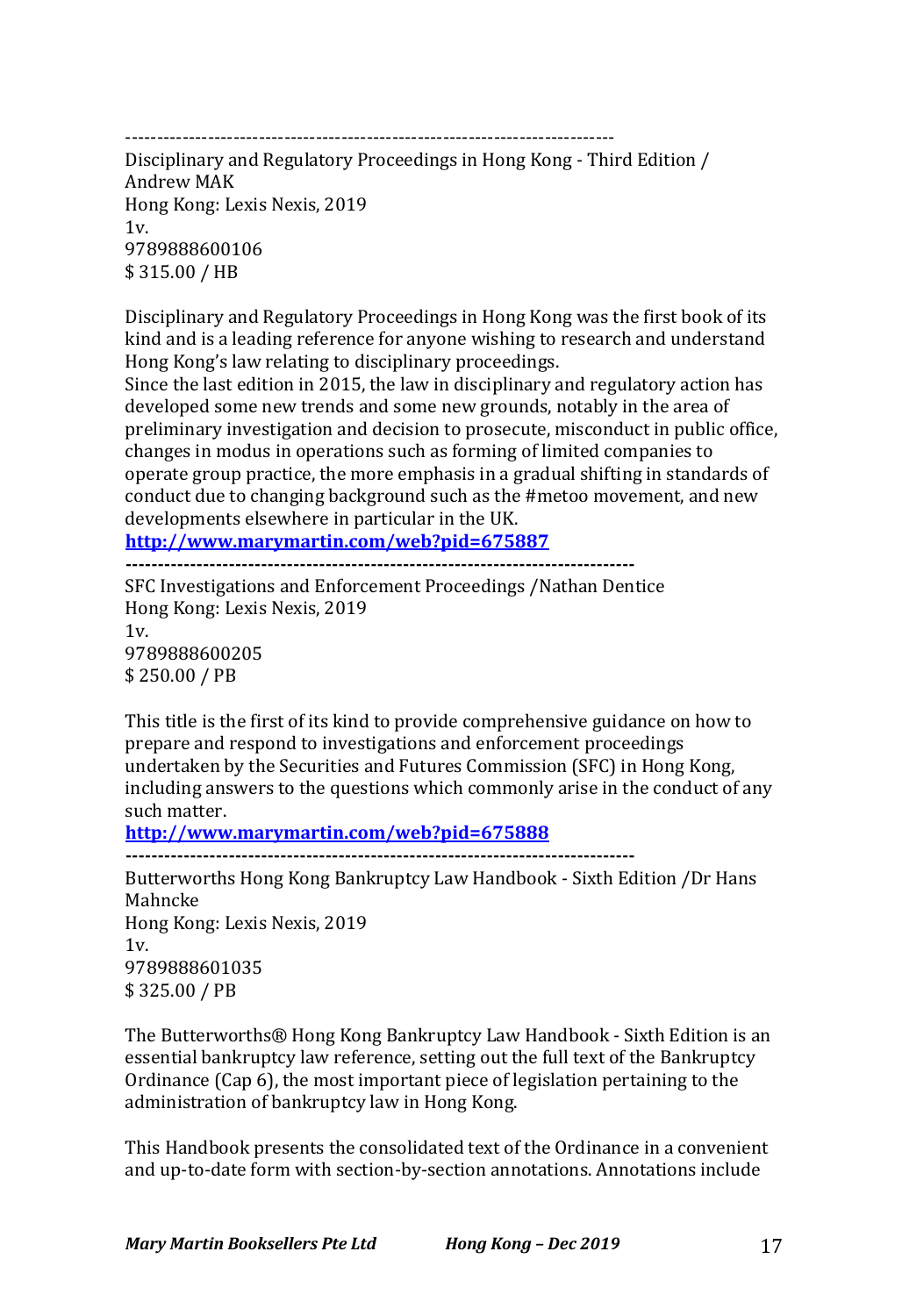references to cases assisting in the interpretation of each section, relevant rules of court, definitions of words and phrases, discussion on practical aspects of application and contentious issues. Hong Kong and UK cases, related legislation and other authoritative materials are identified and discussed in detail. All annotations are fully cross referenced with comprehensive tables of cases and legislation. The Handbook additionally reproduces all subsidiary legislation to the Ordinance currently in force.

This series has been cited, with authority, in over one hundred court cases in the Hong Kong Court of First Instance, Court of Appeal and Court of Final Appeal. This Handbook will be indispensable to lawyers, government officials, banking institutions, businessmen, academics, students and others who are engaged or interested in the dynamic and ever-topical bankruptcy law and practice in Hong Kong.

**http://www.marymartin.com/web?pid=675889**

**-------------------------------------------------------------------------------**

Butterworths Hong Kong Company Law (Winding Up and Miscellaneous Provisions) Handbook - Fourth Edition / ELG Tyler, Stefan HC Lo Hong Kong: Lexis Nexis, 2019  $1v$ . 9789888600120 \$ 295.00 / PB

The Butterworths Hong Kong Company Law (Winding Up and Miscellaneous Provisions) Handbook details provisions relating to prospectus, companies winding-up rules, insolvency of companies, disqualification of directors, receivership, restrictions on sale of shares and provisions relating to the Societies Ordinance are still in force under the now retitled Companies (Winding Up and Miscellaneous Provisions) Ordinance (Cap 32). **http://www.marymartin.com/web?pid=583922**

Butterworths Hong Kong Company Law Handbook – 21st Edition (Bound in two volumes) / ELG Tyler, Stefan HC Lo Hong Kong: Lexis Nexis, 2019 2v. 9789888600212 \$ 550.00 / PB

The Butterworths Hong Kong Company Law Handbook – 21st Edition aims to deal with the intricacies of the Companies Ordinance (Cap 622) in an easily accessible form.

This Handbook reproduces the text of the Ordinance as currently in force along with section by section annotations and examines significant judicial decisions and rules of court. The annotations also provide definition of words and phrases, discussions on practical aspects and contentious issues in reference to each section and other authoritative materials including cross-jurisdictional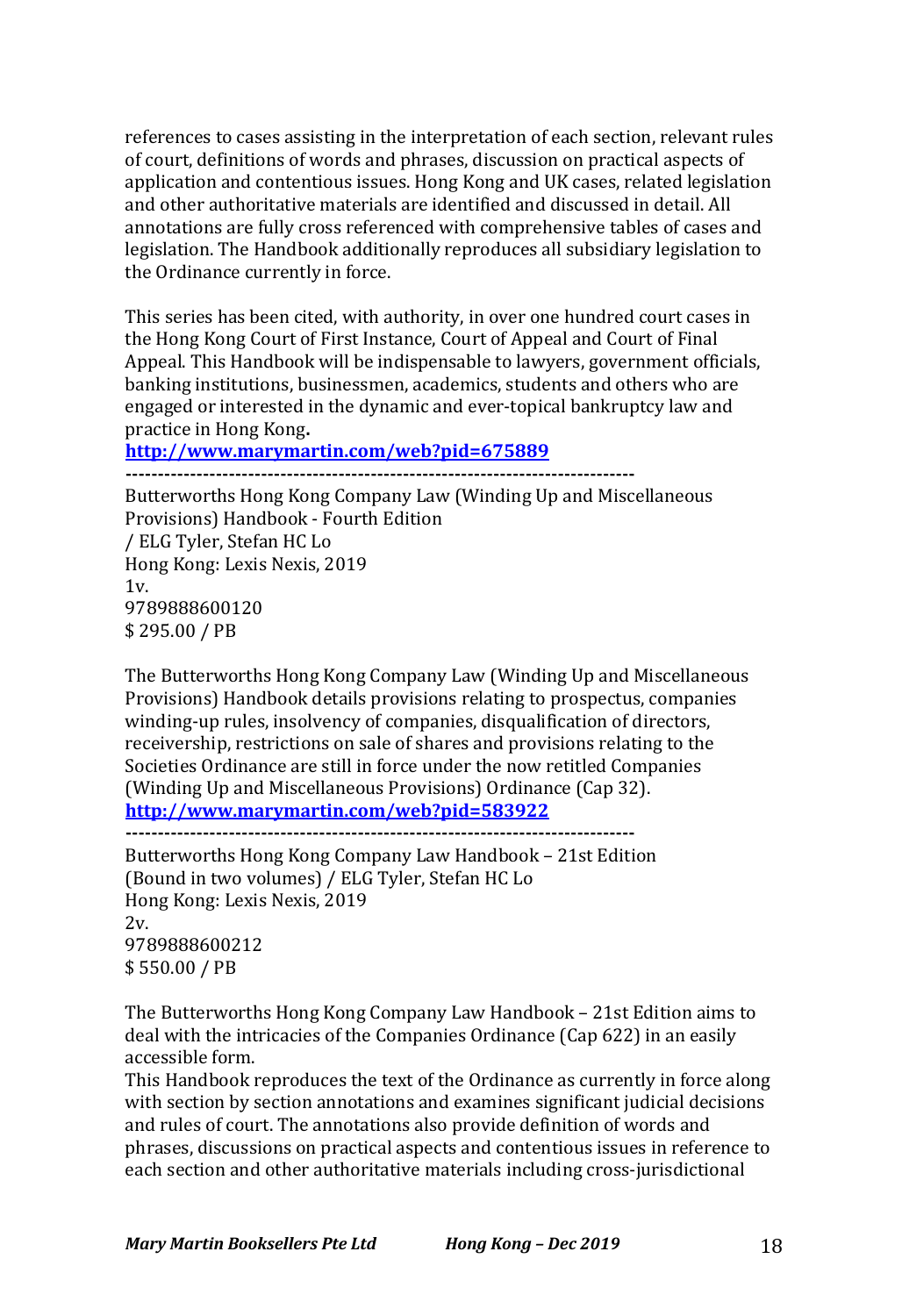references. This edition most notably, incorporates amendments made by the Companies (Amendment) (No 2) Ordinance 2018, most of which commenced on 1 February 2019.

Readers may wish to refer to the Butterworths Hong Kong Company Law (Winding-Up and Miscellaneous Provisions) Handbook - Fourth Edition which is a complementary text containing the remaining parts from the 'old Companies Ordinance' (Cap 32) that have not been repealed.

This series has been cited with authority in over one hundred court cases in the Hong Kong Court of First Instance, Court of Appeal and Court of Final Appeal. This Handbook will be an invaluable source of information for practitioners, legal advisers, company secretaries, students and anyone interested in the laws governing companies in Hong Kong.

**http://www.marymartin.com/web?pid=675890**

**-------------------------------------------------------------------------------**

Butterworths Hong Kong Contract Law Handbook – Fourth Edition / Astina Au, Cindy Li, Elliot Fung, Adrian Lai, Kevin Lau, Yang-Wahn Hew, Sharon Yuen Hong Kong: Lexis Nexis, 2019

 $1v$ . 9789888477647 \$ 295.00 / PB

The Butterworths Hong Kong Contract Law Handbook is a detailed work of reference containing up to date commentary on seven Ordinances and includes supporting sections from three further Ordinances, including the following:

• Sale of Goods Ordinance (Cap 26),

- Factors Ordinance (Cap 48),
- Control of Exemption Clauses Ordinance (Cap 71),
- Misrepresentation Ordinance (Cap 284),
- Supply of Services (Implied Terms) Ordinance (Cap 457),
- Unconscionable Contracts Ordinance (Cap 458),
- Contracts (Rights of Third Parties) Ordinance (Cap 623),
- Limitation Ordinance (Cap 347) (s 4),
- Law Amendment and Reform (Consolidation) Ordinance (Cap 23) (ss 11, 13-18, 21 and 23).
- Electronic Transactions Ordinance (Cap 553) (ss 17-19) and
- Companies Ordinance (Cap 622) (ss 127-128)

All relevant cases and legislation are succinctly discussed in this practical guide for legal practitioners and students. The enhancements within this third edition makes this handbook a more comprehensive guide and will also be an invaluable source of information for businesspersons, company directors, HR professionals, importer-exporters and all those involved in the drafting of commercial agreements.

**http://www.marymartin.com/web?pid=675891**

**-------------------------------------------------------------------------------**

Ho & Hall's Hong Kong Contract Law - Fifth Edition / Stephen Hall Hong Kong: Lexis Nexis, 2019 1v.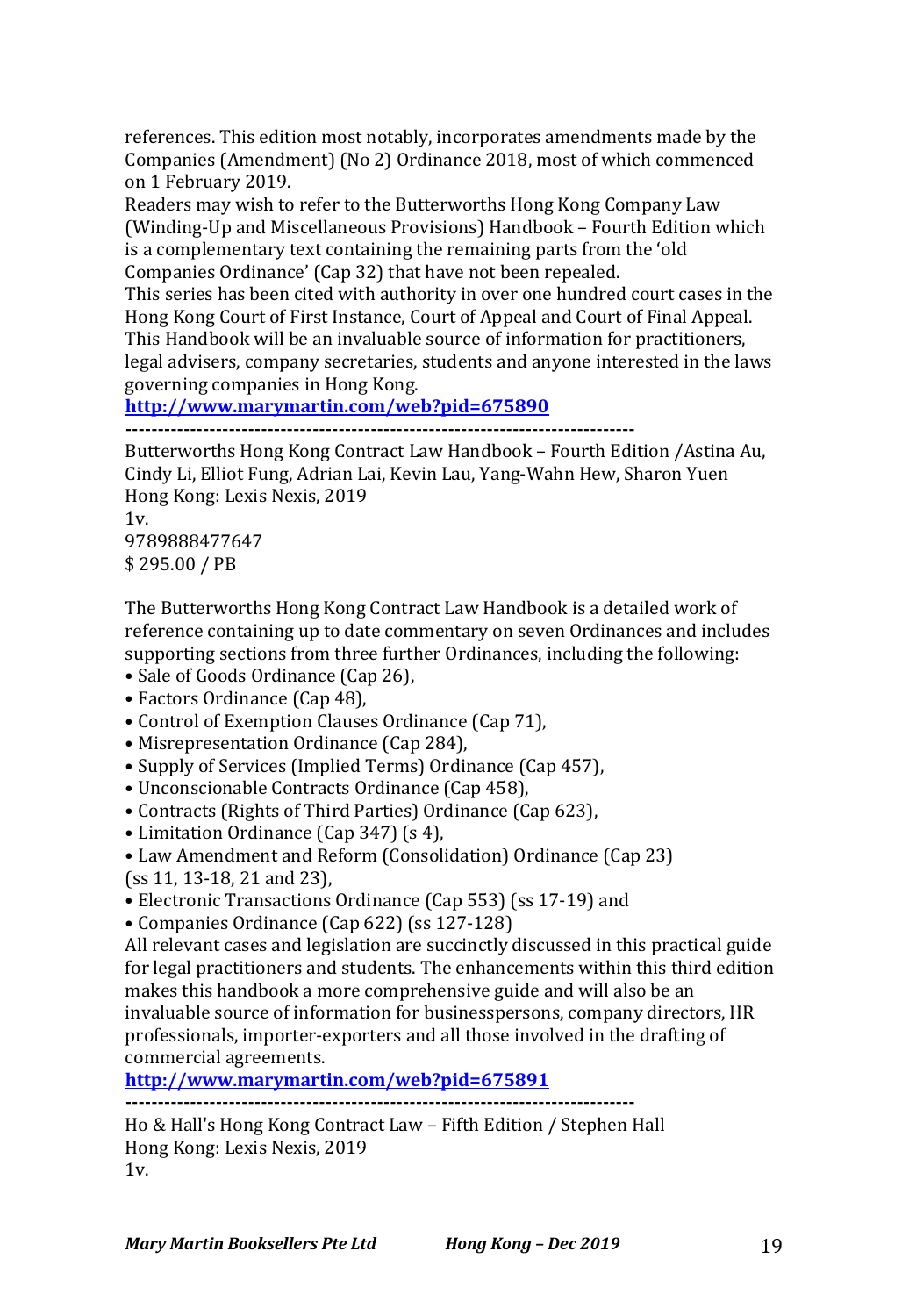#### 9789888600229 \$ 350.00/ HB

Ho & Hall's Hong Kong Contract Law - Fifth Edition, written by Stephen Hall, is a comprehensive work which expertly identifies the unique local characteristics of Hong Kong contact law. The text balances theoretical and policy discussion with practical considerations, including clear illustrative examples of the law at work. It is the author's hope that this fifth edition of Betty Ho's principal work on contract law can build on her legacy and make a contribution to the further emergence of a Hong Kong common law of contract.

Over the last approximately thirty years it is possible to discern an acceleration in the pace at which the common law in Hong Kong has been developing some distinctly local characteristics. The law of contract is no exception in this regard. Undoubtedly, the approaching end of British sovereignty had much to do with this development during the earlier part of the 1990s when the second edition of this book appeared. Since the foundation of the Hong Kong Special Administrative Region, a principal impetus has been the work of the new Court of Final Appeal (CFA) which was established to replace the Privy Council as the highest court for the territory. The CFA was originally something of an experiment, but it is now possible to pronounce it a notable success. The localisation of Hong Kong's highest court has contributed, and will almost certainly continue to contribute, significantly to the emergence of a Hong Kong common law. A consequence of these developments is the growing body of Hong Kong case law in traditional common law areas such as contract. This has been especially evident in the period since the end of British sovereignty. It is the author's hope that this fifth edition of Betty Ho's principal work on contract law can build on her legacy and make a contribution to thefurther emergence of a Hong Kong common law of contract.

**http://www.marymartin.com/web?pid=675892**

**-------------------------------------------------------------------------------** Cross-border Mergers and Acquisitions and Financing - Third Edition / Simon Luk Hong Kong: Lexis Nexis, 2019  $1v<sub>1</sub>$ 9789888600199 \$ 275.00 / PB

This book provides a practical update on the key issues and factors affecting the successful deal-making and execution of a cross-border M&A transaction, covering Hong Kong, Mainland China (driven by the influence of its Belt and Road initiative), and the regulations on foreign investments in the United Kingdom, the United States, France, Belgium and the United Arab Emirates. Recent updates include developments and legislative changes, particularly in relation to investing in the United States and the United Kingdom as well as Islamic Finance.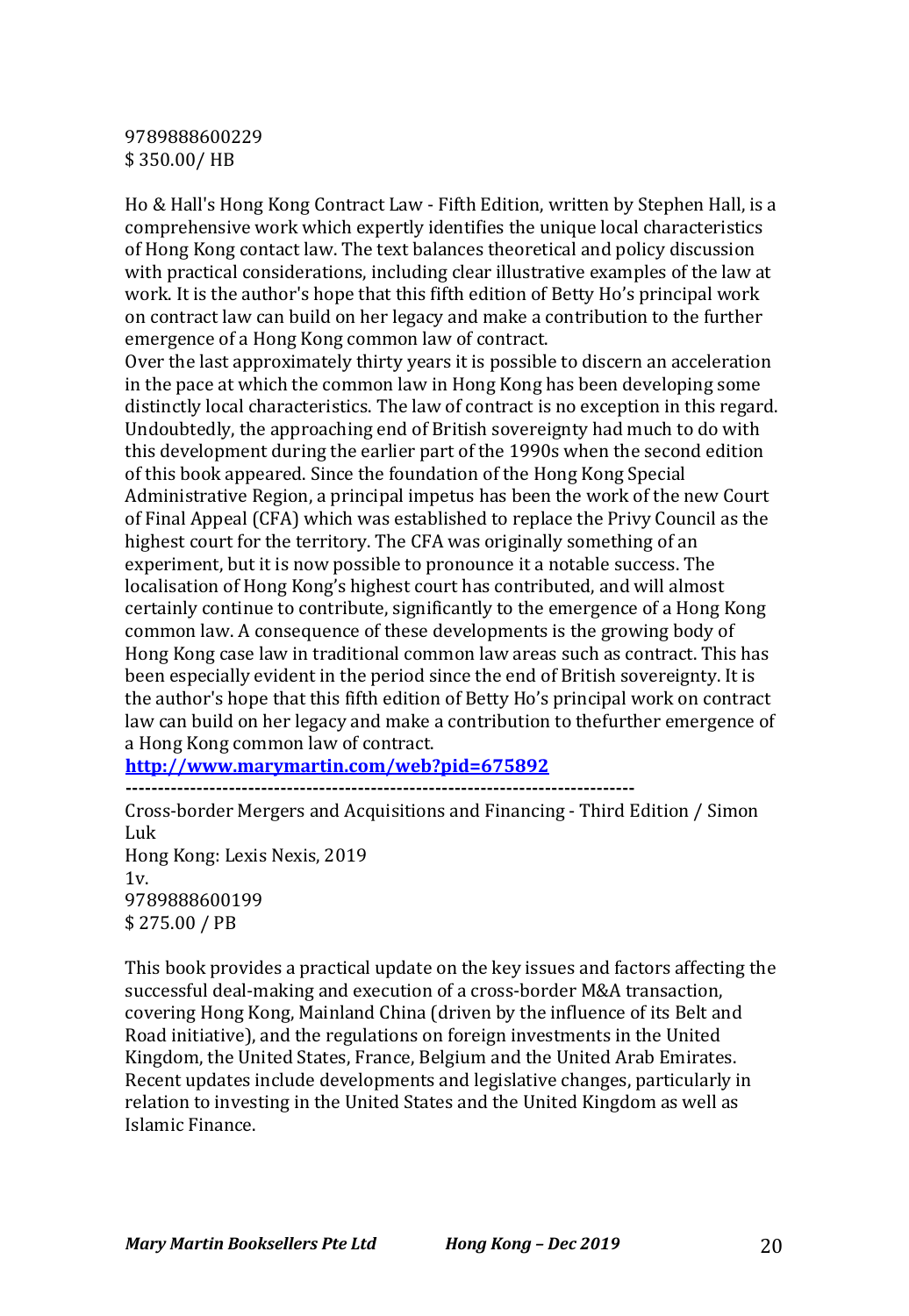Consistent with the previous editions, this book is dedicated to all supporters and professionals engaged in global projects aimed at integrating different economies around the world.

**http://www.marymartin.com/web?pid=583923**

**-------------------------------------------------------------------------------**

Private Equity in Hong Kong and China - Third Edition / Simon Luk Hong Kong: Lexis Nexis, 2019  $1v<sub>l</sub>$ 9789888600939 \$ 295.00 / PB

Private Equity in Hong Kong and China aims to provide an overview of private equity investments by guiding readers through each stage of a transaction, from deal-structuring, deal-financing to exit strategies. Also included in this new edition are legislative changes with impact on private equity investments such as the new foreign investment law and data privacy regulations in China, compliance considerations after a private equity investment is made, and an update on the listing regimes in Hong Kong and the U.S. with an emphasis on SPACs. Consistent with previous editions, we aim to make this title more than a mere textbook: Whilst its focus is on the laws of Hong Kong and the People's Republic of China, this book contains brief discussions on offshore elements, such as the role played by offshore tax havens in the structuring of funds and investments.

**http://www.marymartin.com/web?pid=675893**

**-----------------------------------------------------------------------**

Bribery and Corruption Law in Hong Kong – Fourth Edition / Ian McWalters SC, Andrew Bruce SC Hong Kong: Lexis Nexis, 2019  $1v$ 9789888600649 \$ 395.00/ HB

Bribery and Corruption is a detailed and expansive guide to bribery and corruption law in Hong Kong. The jurisprudence relating to the common law offence of misconduct in public office continues to grow as the offence is more frequently employed by prosecutors against abuses of their office by public officials. Recent case law which helps to define the parameters of the offence is discussed. In order to make the book a more practical tool for legal professionals, the Prevention of Bribery Ordinance (Cap 201) and the Independent Commission Against Corruption Ordinance (Cap 204) are included.

**http://www.marymartin.com/web?pid=675894**

**-----------------------------------------------------------------------**

Butterworths Hong Kong Criminal Law and Procedure Handbook – Second Edition Hong Kong: Lexis Nexis, 2019 1v.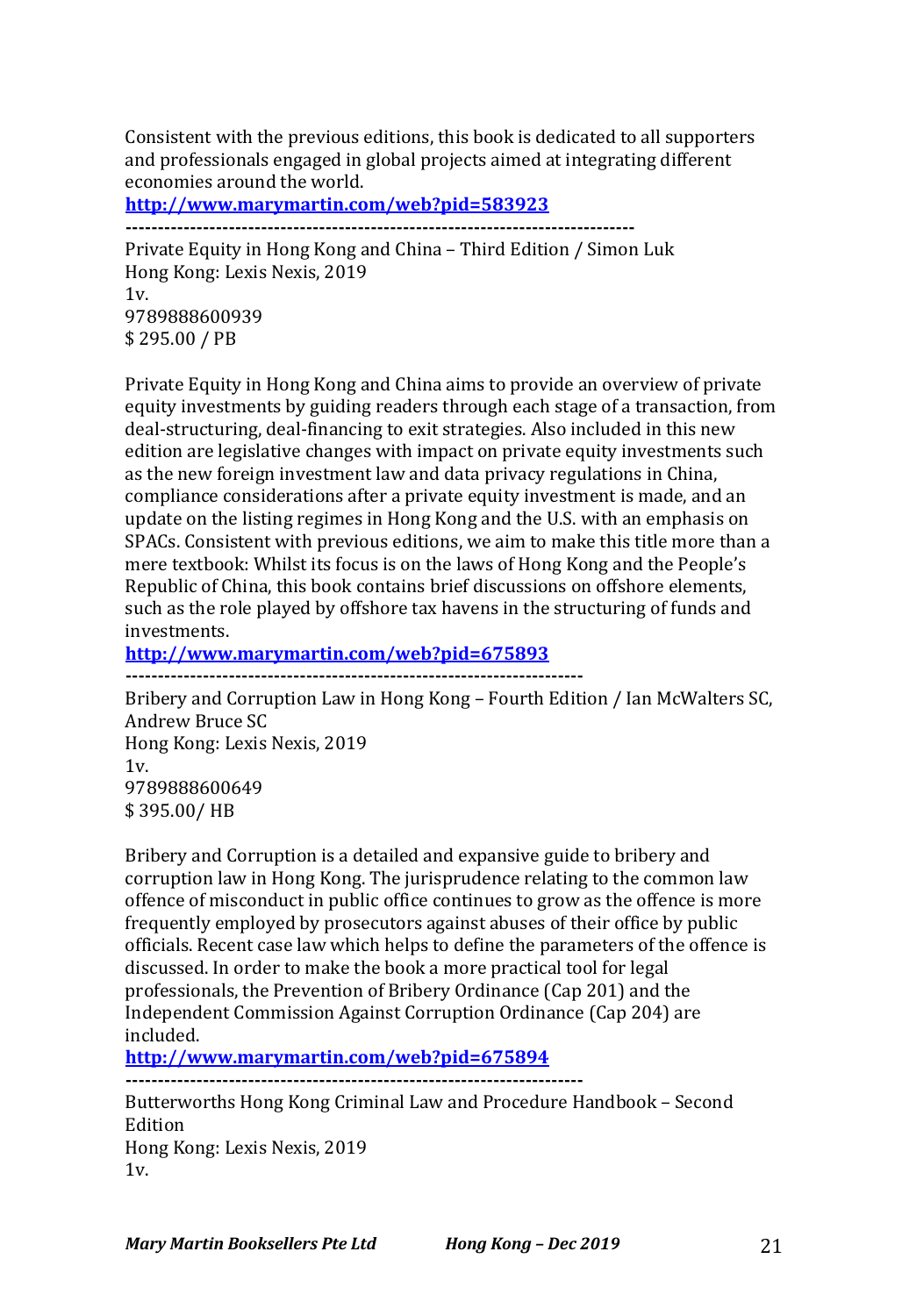9789888600595 \$ 350.00 / PB

Butterworths Hong Kong Criminal Law and Procedure Handbook aims to make available, in a convenient and up-to-date form, the consolidated text of the Crimes Ordinance (Cap 200), Criminal Procedure Ordinance (Cap 221), Dangerous Drugs Ordinance (Cap 134), Juvenile Offenders Ordinance (Cap 226), Summary Offences Ordinance (Cap 228) and an extract of relevant sections from the Magistrates Ordinance (Cap 227). This handbook provides section by section annotations covering significant judicial decisions, rules of court, definitions of words and phrases, discussions on practical aspects, contentious issues and other authoritative materials.

**http://www.marymartin.com/web?pid=675895**

**----------------------------------------------------------------------------** Hong Kong Civil Court Practice - Desk Edition 2019 (The Blue Book) / WS Clarke

Hong Kong: Lexis Nexis, 2019  $1v$ . 9789888477890 \$ 395.00 / HB

The Blue Book is a practitioner's essential reference work intended for use by all members of the legal community.

Hong Kong Civil Court Practice is the original practitioner's reference work on civil procedure in Hong Kong, having first been published in 1994. This title contains the full text of the Rules of the High Court (Cap 4A) with extensive commentary which reflects Hong Kong's experience with the civil justice reforms which were implemented in April 2009, as well as the Competition Tribunal Rules. Commentary includes not only Hong Kong cases and materials but also those of relevance from the UK and other common law jurisdictions around the world. Such authorities have been carefully selected for relevance to Hong Kong, and are included where they might provide guidance unavailable in local decisions. Carefully chosen extracts from the UK's Civil Court Practice have been included reflecting the addition years of experience of the courts there. **http://www.marymartin.com/web?pid=583925**

**------------------------------------------------------------------------------**

Hong Kong District Court Practice – Fourth Edition / PY Lo Hong Kong: Lexis Nexis, 2019 1v. 9789888477630 \$ 350.00 / HB

The highly anticipated Hong Kong District Court Practice is an indispensable reference for all those whose practice involves litigation in the Hong Kong District Court, the importance of which continues to increase with the expansion of its jurisdiction.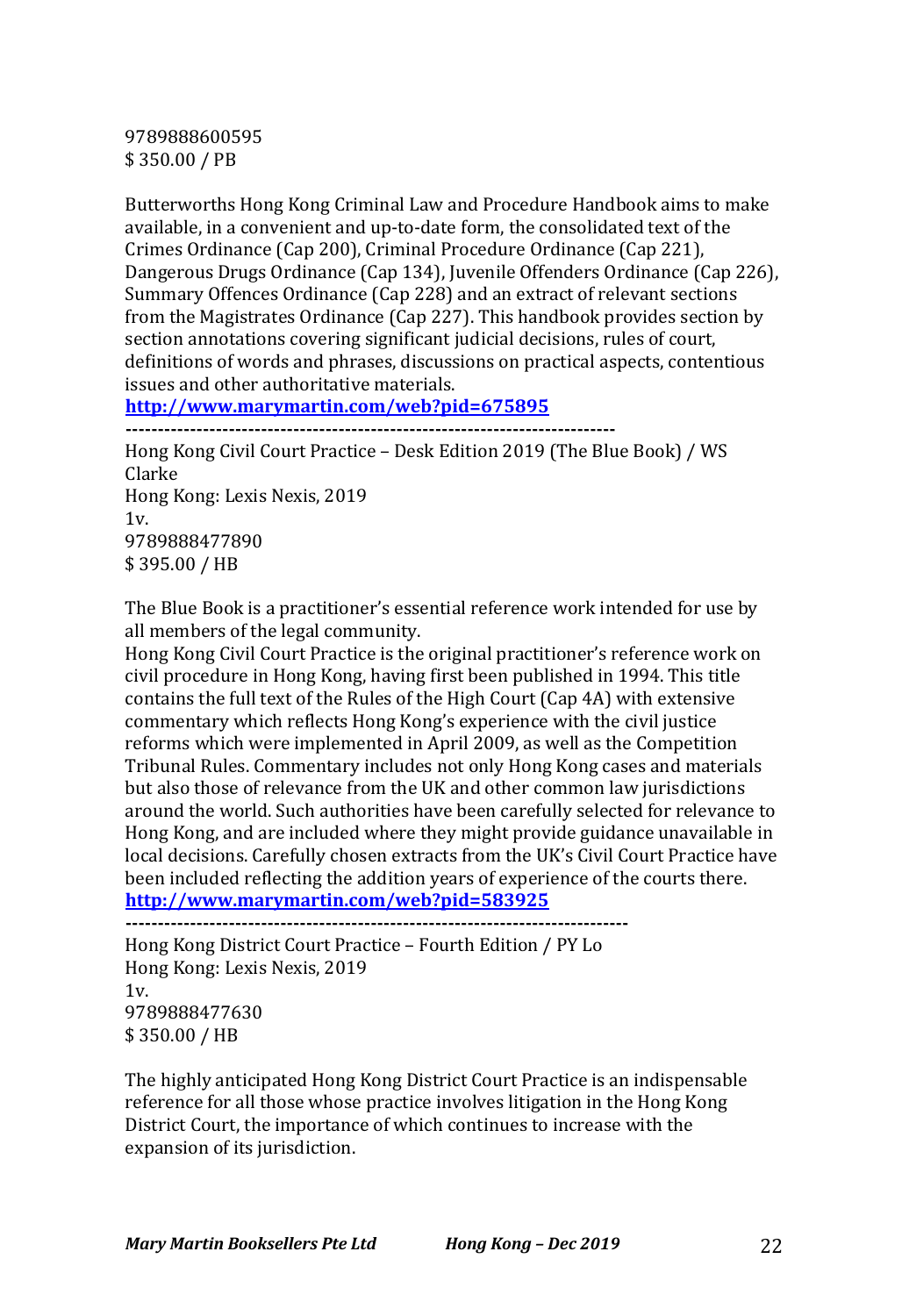The fourth edition of Hong Kong District Court Practice brings together the complex text of the District Court Ordinance (Cap 336), the Rules of the District Court and Practice Directions relevant to the District Court. Commentaries include section-by-section annotations dealing with the meaning and application of the statutory provisions, drawing on case law from Hong Kong, England and the Commonwealth.

This title sets out in one comprehensive volume all the information likely to be needed for civil and criminal practice in the District Court. It will be an invaluable tool for legal practitioners, litigants in person, academics, students and others who need to know about the District Court of Hong Kong. **http://www.marymartin.com/web?pid=583924**

**------------------------------------------------------------------------------**

Law of Injunctions in Hong Kong – Third Edition / Andrew Mak Hong Kong: Lexis Nexis, 2019 1v. 9789888600960 \$ 400.00 / HB

Law of Injunctions in Hong Kong provides in-depth coverage and definitive guidance on the subject of both interlocutory and final injunctions. It explains how and when to obtain, how to defend against injunction orders and any other ancillary options available. It includes precedents and forms, relevant rules and practice directions and selected statutory material.

**http://www.marymartin.com/web?pid=675896**

**-----------------------------------------------------------------------------**

Butterworths Hong Kong Discrimination Law Handbook – Third Edition Hong Kong: Lexis Nexis, 2019  $1v$ 9789888601295 \$ 195.00 / PB

Butterworths Hong Kong Discrimination Law Handbook - Third Edition is a detailed work of reference containing up to date materials on the Sex Discrimination Ordinance (Cap 480), Disability Discrimination Ordinance (Cap 487), Family Status Discrimination Ordinance (Cap 527) and Race Discrimination Ordinance (Cap 602). This Handbook reproduces the text of the Ordinances and provides succinct and easy to read section-by-section annotations to the Ordinances together with all relevant subsidiary legislation. **http://www.marymartin.com/web?pid=675897 ------------------------------------------------------------------------**

Butterworths Hong Kong Employment Law Handbook – Sixth Edition / Patricia Yeung Hong Kong: Lexis Nexis, 2019  $1v<sub>l</sub>$ 9789888600618 \$ 300.00 / PB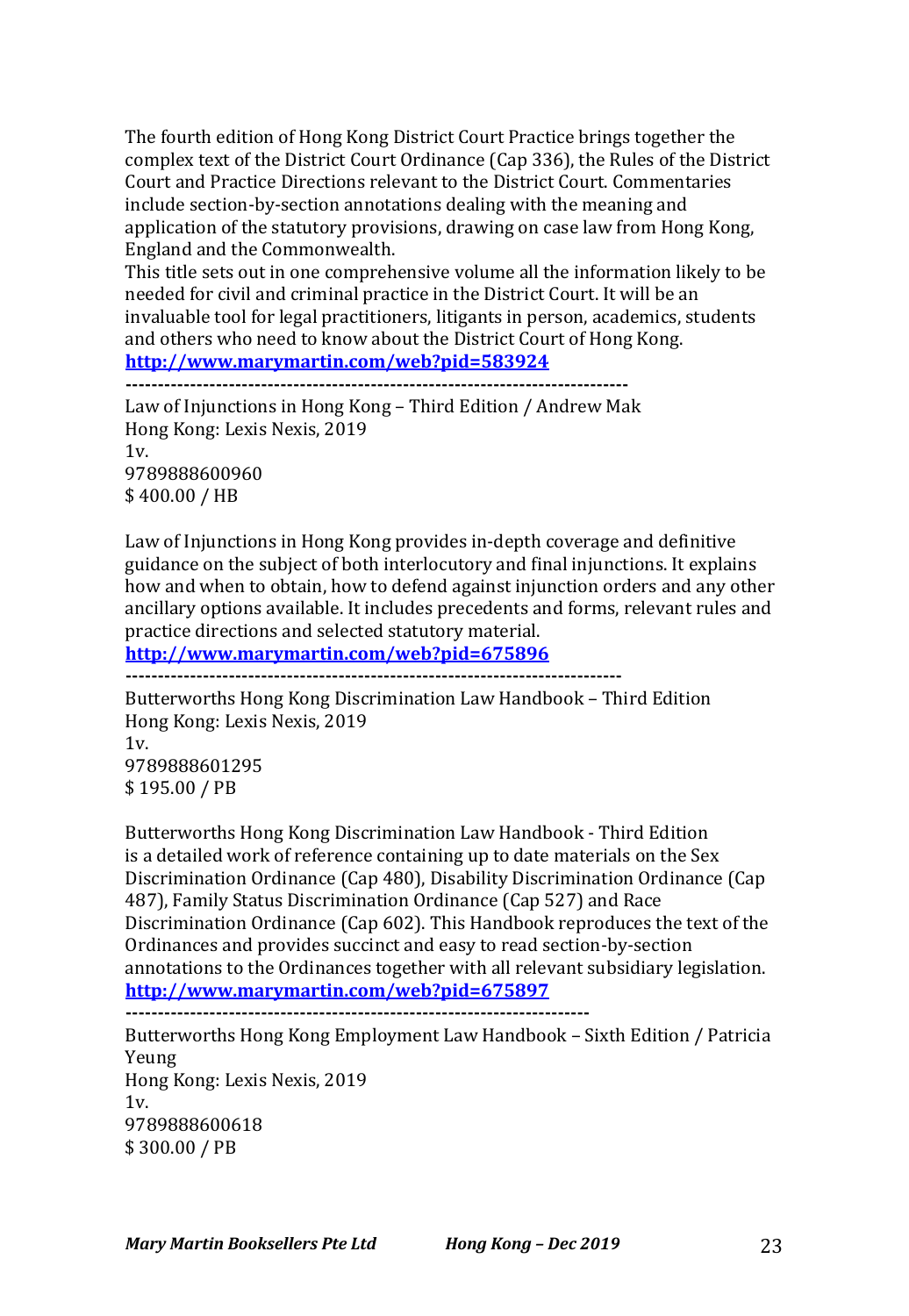This new edition is published to reflect the latest cases, materials and updates on the Employment Ordinance (Cap 57), the major legislation pertaining to employment law and practice in Hong Kong. This handbook makes available in a convenient form the full text of the Employment Ordinance (Cap 57) together with section-by-section annotations. This text is the most up-to-date reference guide for lawyers, in-house counsel, investors, Human Resources professionals and all those who are engaged in, or interested in the lawresponsible for regulating employment in Hong Kong.

**http://www.marymartin.com/web?pid=675898**

**---------------------------------------------------------------------------**

Equity and Trusts Law in Hong Kong – Fourth Edition / Lawrence Ma Hong Kong: Lexis Nexis, 2019  $1v<sub>1</sub>$ 9789888600236 \$ 450.00 / HB

The fourth edition of this well-known and respected text provides an updated and thorough account of the principles of Equity and Trusts in Hong Kong. It is a comprehensive collection of all relevant Hong Kong case law beginning from the colonial era to 2019.

In addition, this book includes references to major English and Australian decisions in order to provide the reader with a better understanding of underlying issues or controversies.

**http://www.marymartin.com/web?pid=675899**

**------------------------------------------------------------------------**

Hong Kong Family Law Reports 2018 / (Eds) Sharon Ser, Philippa Hewitt Hong Kong: Lexis Nexis, 2019  $1v$ 9789888600458 \$ 695.00 / HB

In common with many jurisdictions around the world, Hong Kong has seen growth in the number of family law petitions filed with the courts. Family law is increasingly becoming an area where clients are best served by specialist practitioners and judges. Cultural imperatives have given rise to a marked deviation between Hong Kong and English case authorities, resulting in family law in Hong Kong no longer being a mirror of the law in England. Although overseas cases are still frequently relied upon in submissions, it is apparent that reliance upon Hong Kong cases is becoming imperative.

Few Hong Kong family law judgments make it to the general law reports. The result has been that practitioners are denied the ability to arm themselves with the relevant authorities. This lack of resources has not only impeded practitioners but had a direct impact on service levels to litigants. The Hong Kong Family Law Reports address this gap. This comprehensive collection of judgments offers evidence of the intellectual arguments surrounding judicial discretion in the full spectrum of family law cases. The Hong Kong Family Law Reports is intended to support the consistency and continuing development of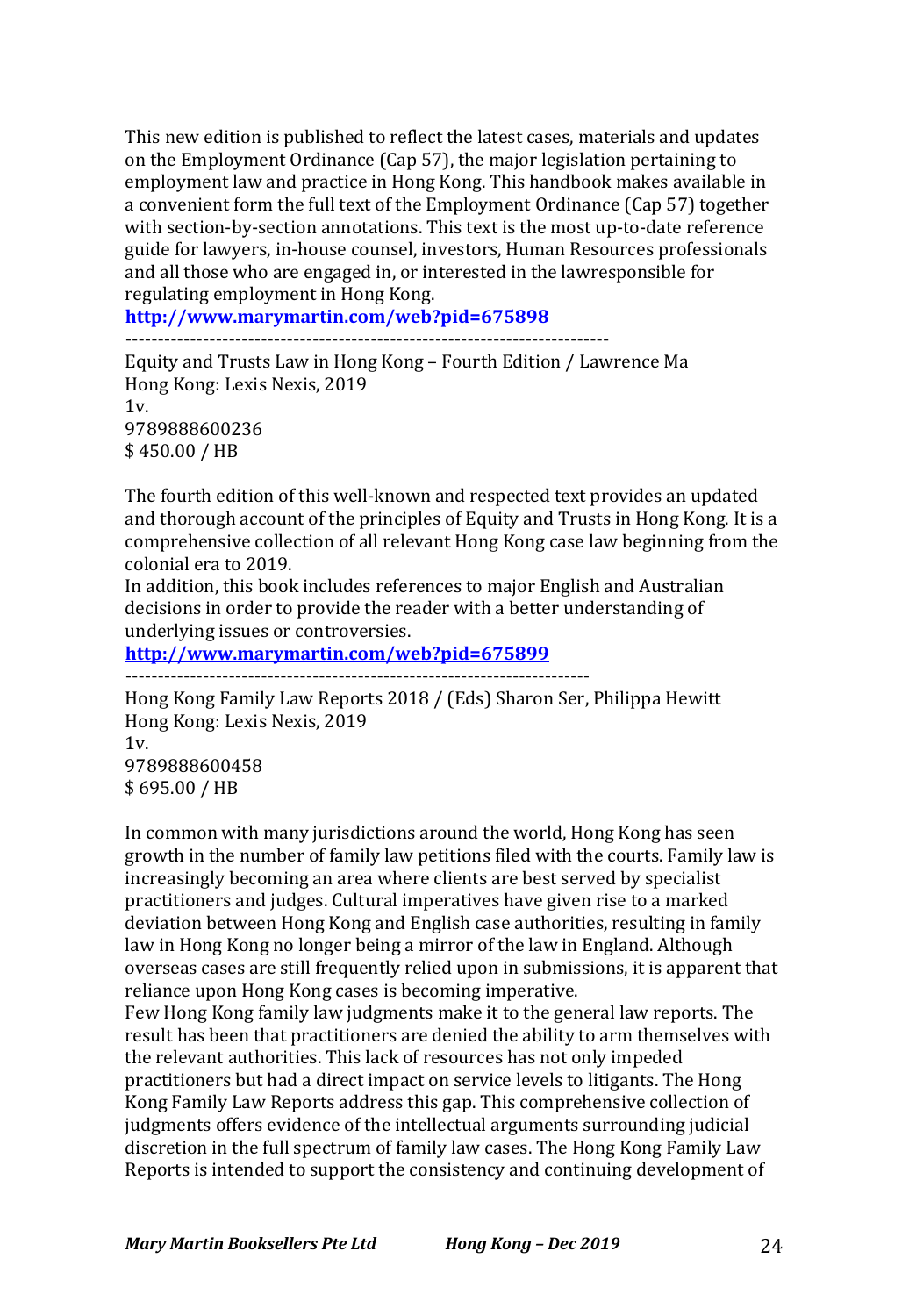this important area of the law and is an essential reference for practitioners and academics alike.

**http://www.marymartin.com/web?pid=675900**

**--------------------------------------------------------------------**

Butterworths Hong Kong Trade Marks Handbook – Third Edition / Stephanie Wong Hong Kong: Lexis Nexis, 2019  $1v<sub>l</sub>$ 9789888600656 \$ 225.00 / PB

As peculiar to the law of trade marks, commercial acumen meets creative endeavour in the most wonderful of ways. However, the high commercial value of branding so often leads to a fracas over the ownership of this creativity, and often involves minute arguments about "distinctiveness".

Accordingly, this handbook aims to make available in a convenient and up-todate form the consolidated text of the Trade Marks Ordinance (Cap 559). This book provides section-by-section annotations covering significant judicial decisions, rules of court, definitions of words and phrases, discussions on practical aspects, contentious issues, and other authoritative materials. This handbook will be an indispensable companion for Intellectual Property lawyers and professionals, marketers, company directors, in-house counsel, Public Relations companies, company secretaries, students and all those who are engaged or interested in the design, preparation, registration and enforcement of trade marks in Hong Kong.

**http://www.marymartin.com/web?pid=675901**

Intellectual Property in Hong Kong / Douglas Clark

Hong Kong: Lexis Nexis, 2019 1v. 9789888600021

\$ 395.00 / HB

In recent years, intellectual property has taken centre stage in much policy making worldwide. In line with this, the Hong Kong government is committed to making Hong Kong an innovation hub.

In this new environment Intellectual Property in Hong Kong will be a go-to tool for practitioners, academics, students and others interested in Hong Kong intellectual property law and issues.

The division on patent law deals with the changes to the Patents Ordinance which will come into force when the original patent grant system is introduced sometime in 2019. The division sets out the procedures that will be in place to apply for patents directly in Hong Kong and provide practical hands-on guidance for readers on the handling of patent cases.

At the end of 2018, the Hong Kong Judiciary announced that a specialist list would be established during 2019 with two judges assigned to hear intellectual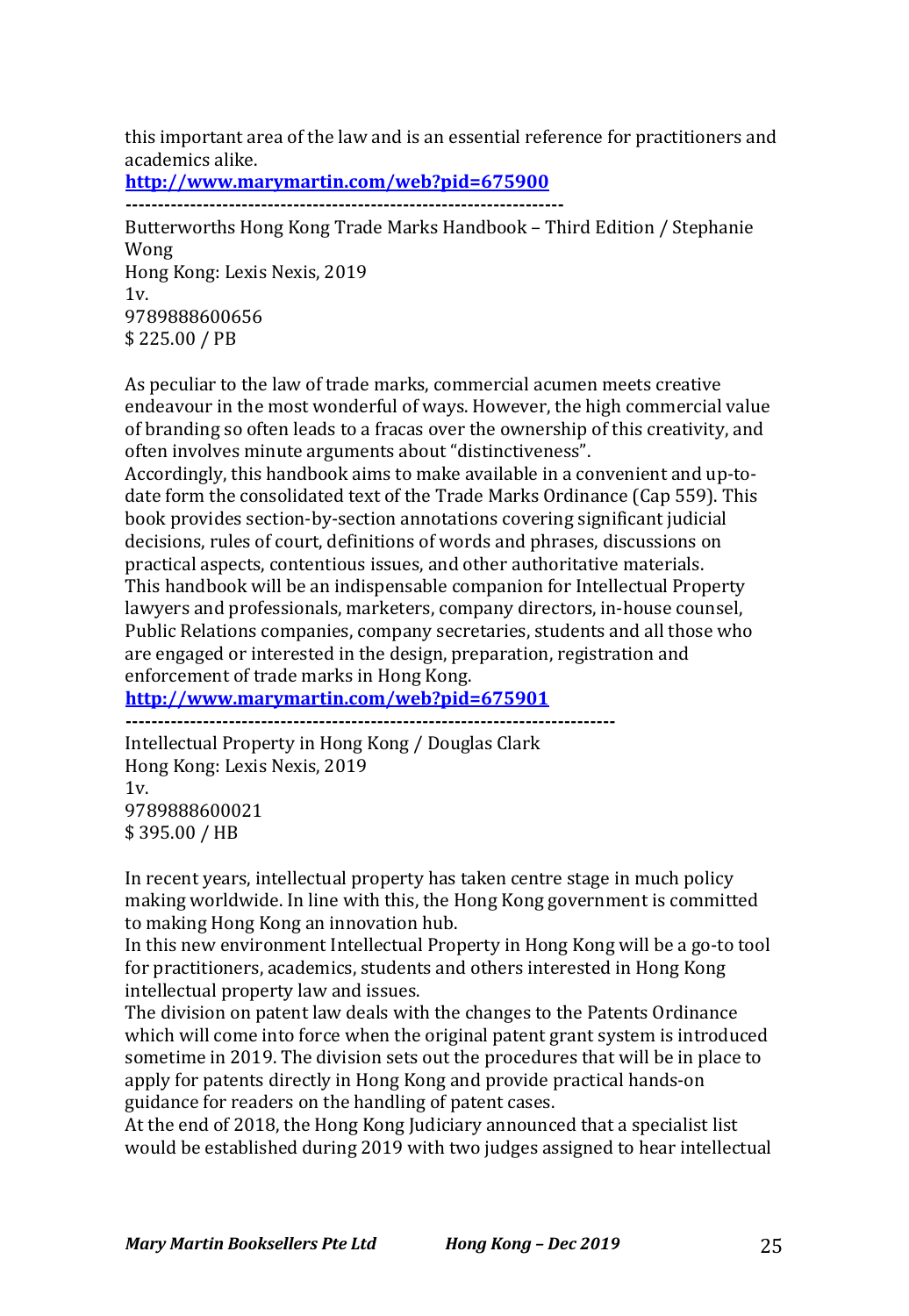property cases. Practitioners have been informed that the goal will be to try all cases within 18 months.

The establishment of an IP list is a very welcome development which should see the enforcement of IP rights in Hong Kong improve substantially and strongly support the goal of the Hong Kong government to establish Hong Kong as an innovation hub.

**http://www.marymartin.com/web?pid=675902**

**-----------------------------------------------------------------------------**

Conveyancing and Property Litigation in Hong Kong - Second Edition / Andrew Mak

Hong Kong: Lexis Nexis, 2019  $1v.$ 9789888477593 \$ 250.00 / PB

Protection of property rights is never easy. It is even more important in Hong Kong, where space is at a premium and record prices for land transactions are constantly being set. Conveyancing and Property Litigation in Hong Kong provides readers with an overview of the legal issues that may affect a property. The book covers topics at every stage of a conveyancing transaction  $-$  before a sale of property, enjoyment of the property, and disposal of the property. With a unique character of land law from other Commonwealth jurisdictions, conveyancing practice in Hong Kong can be challenging for those unfamiliar with it. This book is written to guide practitioners through many of the common issues that may arise in conveyancing disputes, including adverse possession, easements over neighbouring land, building management disputes, and restrictive covenants in Government leases.

Each topic is analysed through the lens of Hong Kong's system of land holding with extensive reference to practical evidential and procedural issues.

Conveyancing and Property Litigation in Hong Kong is written in a succinct and structured style, which makes it not only useful for practitioners, but for estate agents and investors as well.

**http://www.marymartin.com/web?pid=675903**

**-------------------------------------------------------------------------------**

Hong Kong Law of Evidence / Andra Le Roux-Kemp Hong Kong: CCH Wolters Kluwer, 2019 1v. 9789887935629  $$240.00$ 

This book sets out the basic principles of the Law of Evidence in Hong Kong, for both criminal and civil legal proceedings. To a large extent, the laws in Hong Kong still resemble those of England and Wales prior to the handover of Hong Kong to the People's Republic of China on 1 July 1997. However, the evidentiary principles and rules of Hong Kong law are not simply a derivative of English law; the Hong Kong Law of Evidence has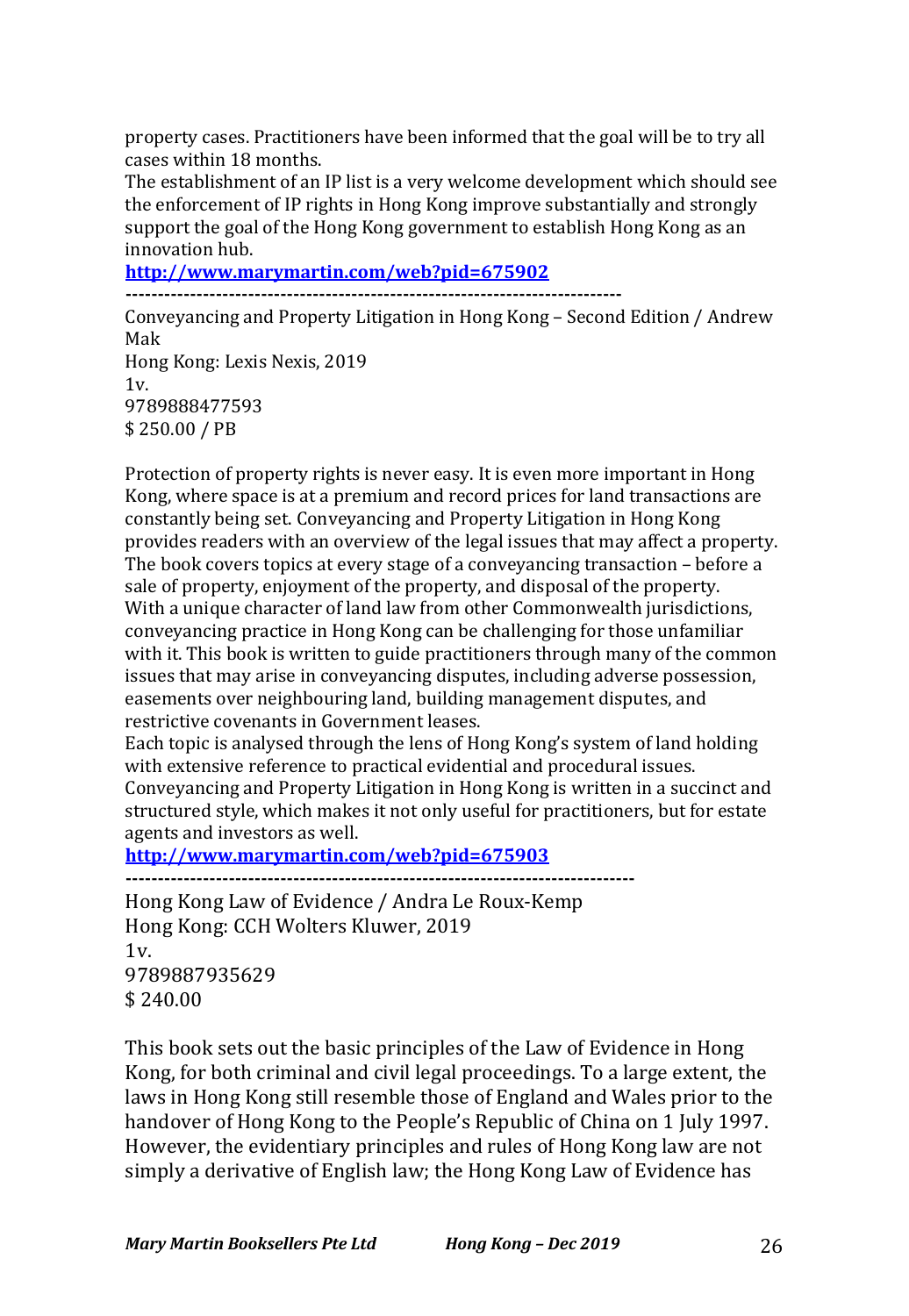also been guided in its development by comparable legal reforms in other commonwealth jurisdictions, notably Canada and Australia. These, and other unique developments with regard to the Law of Evidence in Hong Kong are fully reflected in this text.

**http://www.marymartin.com/web?pid=675904**

--------------------------------------------------------------------------

Hong Kong Criminal Procedure / Andra Le Roux-Kemp Hong Kong: CCH Wolters Kluwer, 2019  $1v<sub>l</sub>$ 9789887935629 \$ 240.00

This book sets out the basic principles and practices of criminal procedure in Hong Kong, which is still to a large extent based on the laws of England and Wales. Criminal procedure in Hong Kong is best understood in the context of legal developments in England and Wales and other commonwealth jurisdictions, notably Canada and Australia. However, criminal procedure in Hong Kong is not simply a derivative of English law; political and legal changes effected by the handover of Hong Kong to the Peoples' Republic of China in 1997, and the concomitant advent of law reforms initiated by the government of the Hong Kong Special Administrative Region are also fully reflected in this text. This book forms the first part of a series on criminal justice in Hong Kong – the other titles being on the law of evidence and criminal law (general principles and specific offences). The cross-references in the three volumes underscore the practical and theoretical interplay between the three subject areas, which will prove useful for academics, students, and practitioners alike.

**http://www.marymartin.com/web?pid=583930**

-------------------------------------------------------------------------------

Hong Kong Directors' Manual 4th Edition Hong Kong: CCH Wolters Kluwer, 2019  $1v.$ 9789887935704  $$290.00$ 

The Hong Kong Directors' Manual provides an extensive coverage of both legal and practical issues associated with directors' role, duties and responsibilities in day-to-day corporate operation including but not milted to incorporation and share capital, management and administration, commercial transaction and business expansion, takeover and merger, share transfer, capital investment, taxation, winding up, receivership and dissolution.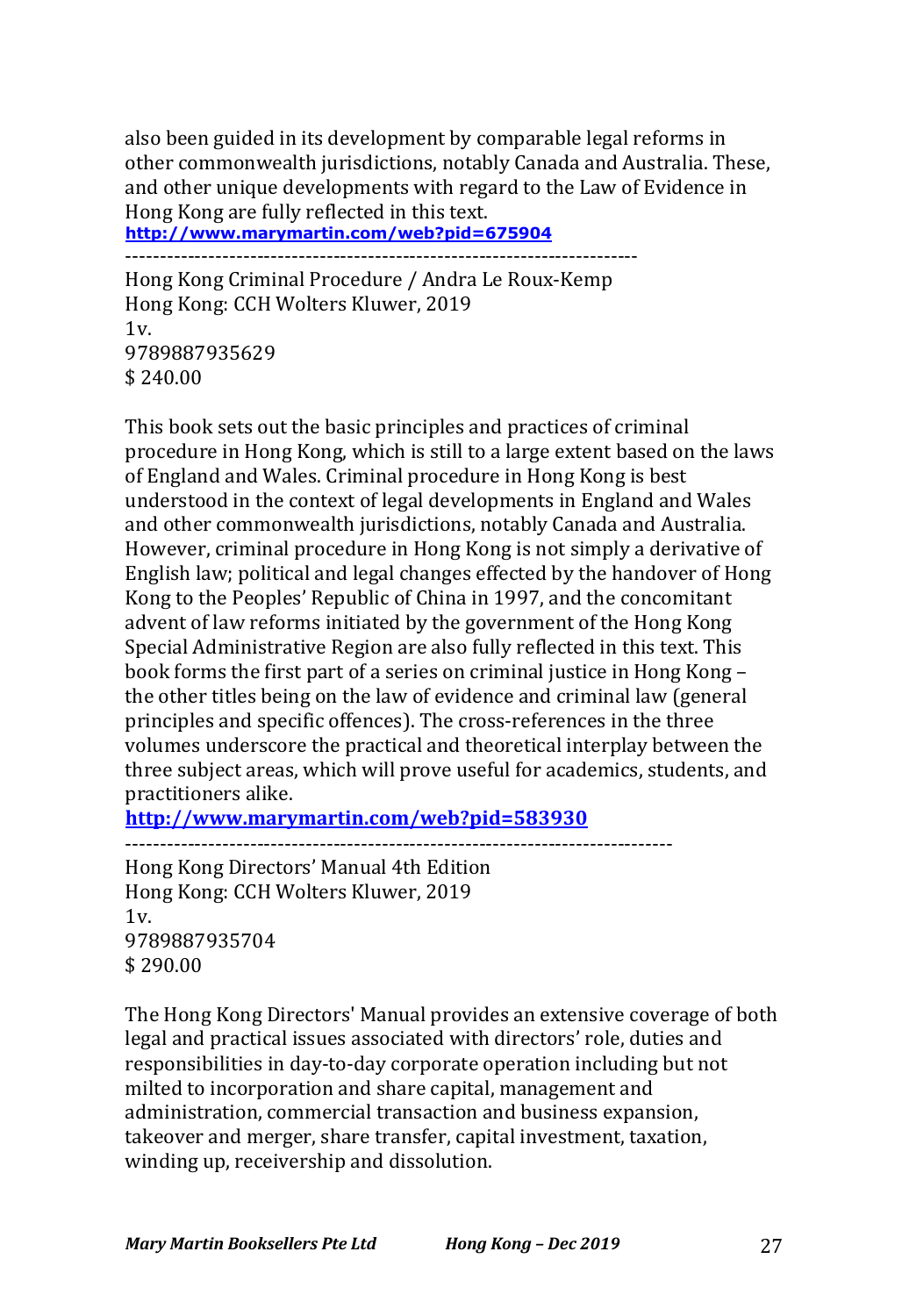**http://www.marymartin.com/web?pid=675905**

-------------------------------------------------------------------------------

Legal Problems of Economic Globalization: A Commentary on the Law and Practice 2nd Edition / Julien Chaisee Hong Kong: CCH Wolters Kluwer, 2017  $1v$ 9789887741305 \$ 225.00 / PB

Part I explains the foundations, scope and sources of international economic law.

Part II gives a thorough overview of multilevel trade and investment regulation and related adjudication.

Part III elaborates topical business problems of the global economy, such as sovereign debt restructuring, international taxation, sovereign wealth funds, green energy investments and performance requirements, rules of origin and trademark regulations, anti-dumping duties, countervailing duties and other 'trade remedies'

Part IV analyses related public policy problems like international economic migrations, health regulations limiting international economic transactions, international economic law rules governing sanitation and water services provided by multinational companies, and governmental protection of 'public morality' in international economic law, for instance by restricting imports of certain goods and services that offend prevailing moral views in the importing country. **http://www.marymartin.com/web?pid=675906**

-----------------------------------------------------------------------------

Hong Kong Master Tax Guide 2019/20 (28th Edition) / PricewaterHouseCoopers Limited Hong Kong: CCH Wolters Kluwer, 2019  $1v$ 9789887935667 \$ 140.00 / PB

Hong Kong Master Tax Guide 2019/20 (28th Edition) The Guide explores the spectrum of taxation issues in Hong Kong using nontechnical language and easy to follow examples, flowcharts and tables. The taxes imposed under the Inland Revenue Ordinance (property tax, salaries tax and profits tax) and the Stamp Duty Ordinance are examined in detailed with attention being paid to matters ranging from liability to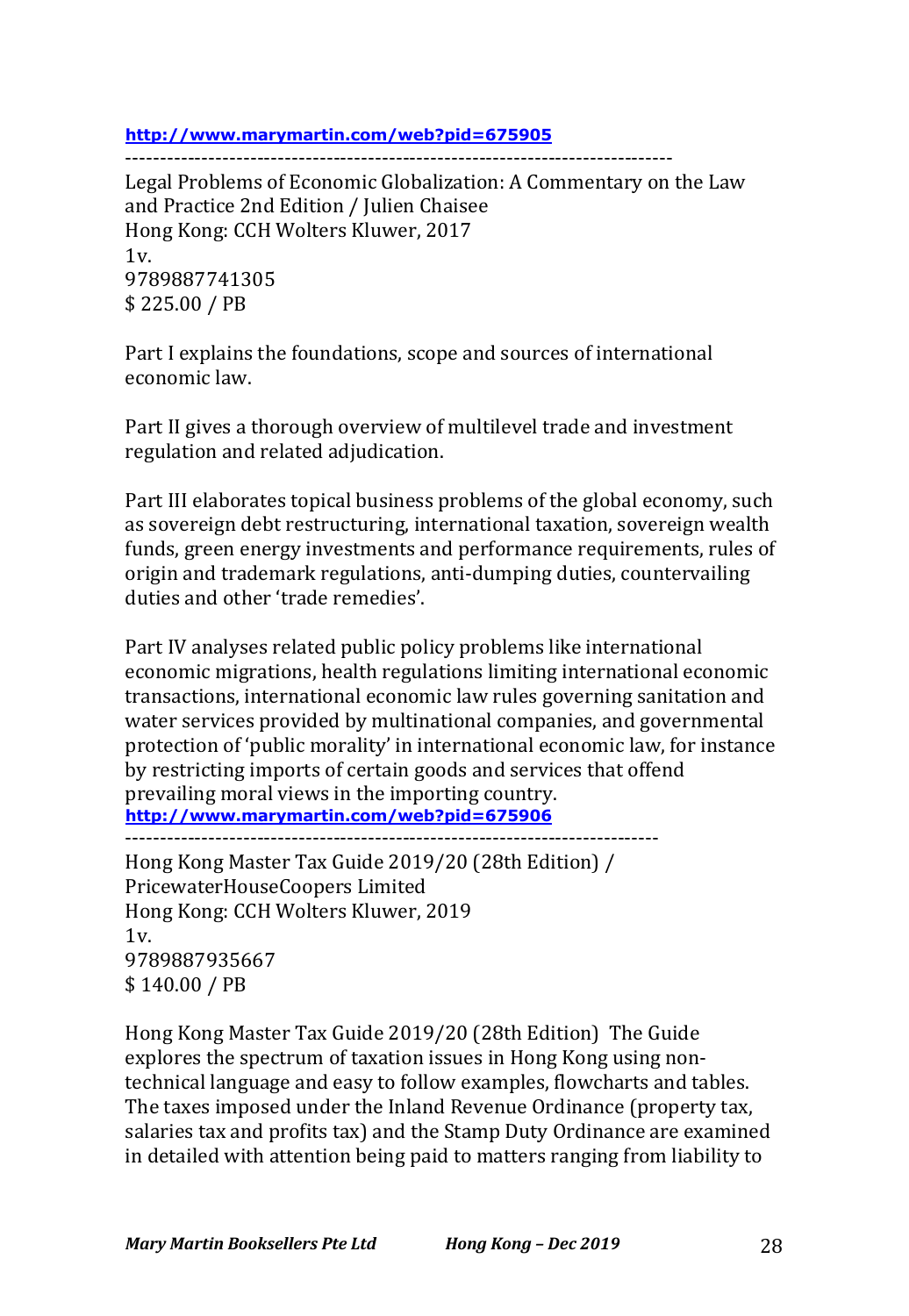tax to assessment, payment, objection and appeal. To enable quick and easy access to information, a comprehensive Subject Index, Case Table, Board of Review Decision Table and Section Finding List are provided. **http://www.marymartin.com/web?pid=675907**

------------------------------------------------------------------------------

# **Linguistics**

Chinese Aspectual Particle le: A Comprehensive Guide / Chungeng Zhu Hong Kong: Hong Kong University Press, 2019 232p. 9789888528103 \$ 55.00 / HB

The Chinese language has no tense but has aspects. It relies on aspectual particles to express how an action or state relates to the flow of time. Among all Chinese aspectual particles, le  $(\overrightarrow{I})$  is the most frequently used and is notoriously elusive for non-native speakers to grasp.

Chinese Aspectual Particle le: A Comprehensive Guide is entirely devoted to le. It presents a systematic analysis of le and includes detailed illustrations of its usage. Breaking le down into  $le_1$  and  $le_2$ , this book illustrates how  $le_1$  forms the perfective aspect: when it is obligatory, incompatible, or optional, and when le can be interchangeable with guo

 $($ 过) and zhe  $($ 着). It shows how le<sub>2</sub> denotes a change of state, performs as

a modal particle, and is used in discourse. By comparing Chinese grammar with that of English whenever relevant, the book makes the usage of le more assessible to English speakers. It also contains a plethora of illustrative sentences, a wide range of vocabulary, and abundant cultural information.

**http://www.marymartin.com/web?pid=660128**

-------------------------------------------------------------------------------------------

#### **Literature**

Speech and Silence: International Poetry Nights in Hong Kong –  $10<sup>th</sup>$ Anniversary Celebration / (Ed) Chris Song (et al.) Hong Kong: The Chinese University of Hong Kong Press 2019 396p.; 178x279x28mm. English, Chinese & Various Languages 9789882371200 \$ 35.00 /PB 678gm.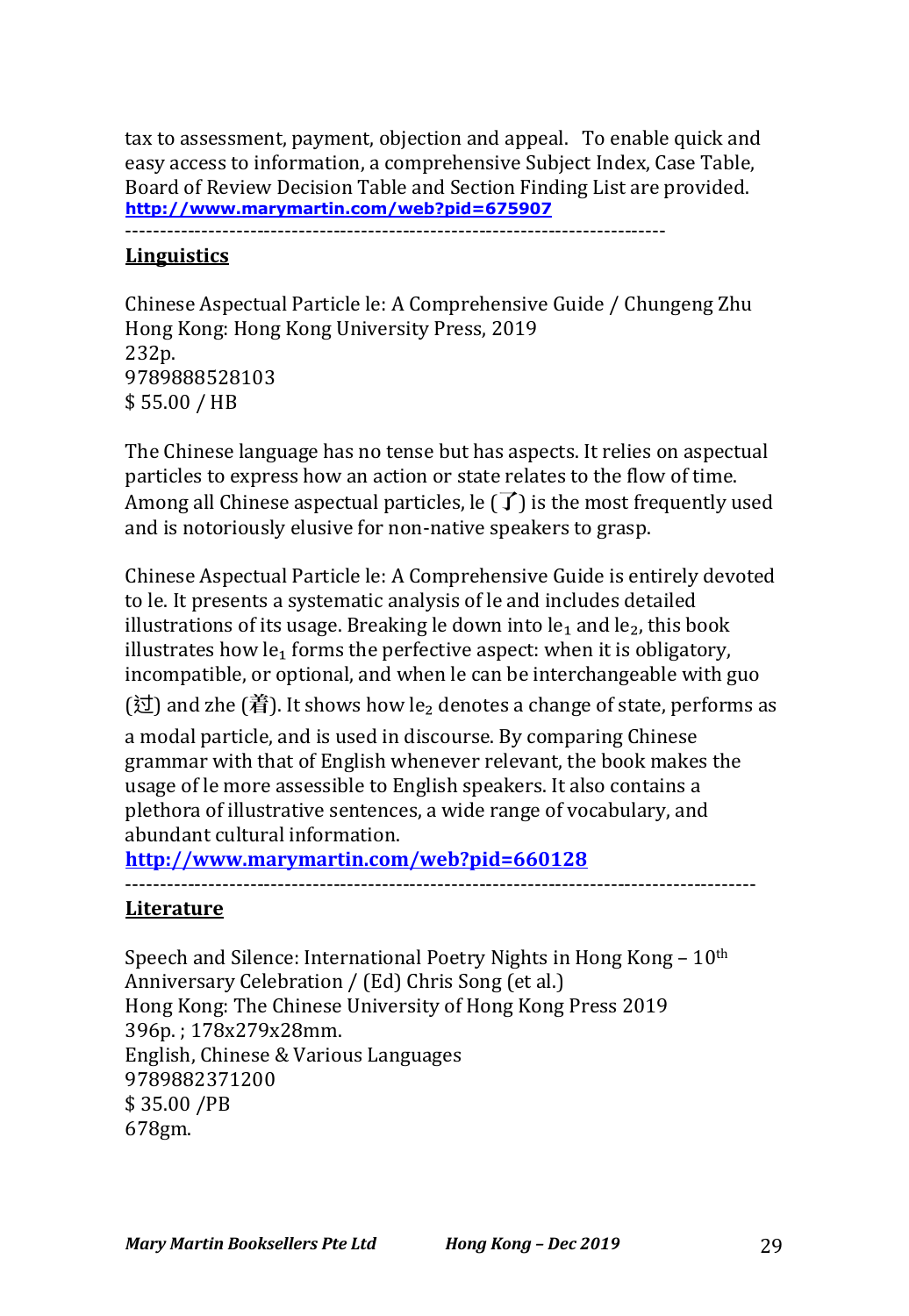Started in 2009, IPNHK is one of the most influential international poetry events in Asia. In its ten-year anniversary in November 2019, 30 famous poets from various countries will be in Hong Kong and ten cities in China afterwards to read their works based on the theme "Speech and Silence." This anthology includes selected works of these 30 poets, presented with Chinese and English translations in bilingual/trilingual formats. Poets include Ana Luísa Amaral (Portugal), Maxim Amelin (Russia), Renato Sandoval Bacigalupo (Peru), Jen Bervin (USA), Ana Blandiana (Romania), Tamim Al-Barghouti (Palestine), Abbas Beydoun (Lebanon), Miłosz Biedrzycki (Poland), Derek Chung (Hong Kong), Louise Dupré (Canada), Forrest Gander (USA), Hwang Yu Won (South Korea), Maozi (PRC), Mathura (Estonia), Sergio Raimondi (Argentina), Ana Ristović (Serbia), K. Satchidanandan (India), Martin Solotruk (Slovakia), Aleš Šteger (Slovenia), Maria Stepanova (Russia), Tóth Krisztina (Hungary), Ijeoma Umebinyuo (Nigeria), Anastassis Vistonitis (Greece), Jan Wagner (Germany), Ernest Wichner (Germany), Yang Chia-Hsien (Taiwan), Yasuhiro Yotsumoto (Japan), Yu Youyou (PRC), Zheng Xiaoqiong (PRC), and Zhou Yunpeng (PRC). \*\*\*

"If globalization is our 'continent', then poetry is our 'island'. This brave new world may be defined by contentions and conflicts between civilizations, religions, ideologies, as well as power and money, but the island symbolized by poetry represents the promise of a spiritual homeland for all humanity."-Bei Dao, world-renowned poet. **http://www.marymartin.com/web?pid=674207**

-----------------------------------------------------------------------------------------

Speech and Silence: International Poetry Nights in Hong Kong –  $10<sup>th</sup>$ Anniversary Celebration (Box set of 30 small books) / (Ed) Chris Song (et al.)

Hong Kong: The Chinese University of Hong Kong Press 2019 9789882371217 (Set) English, Chinese & Various Languages \$ 55.00 / PB

30 Books: Off the Wild Poles of Love Games / Martin Solotruk 9789882371576 My Body is a Central Committee / Ales Steger 9789882371583 The Flower Dies Under a Skin of Glass / Maria Stepanova 9789882371590 East-Europe Triptych / Toth Kristztina 9789882371606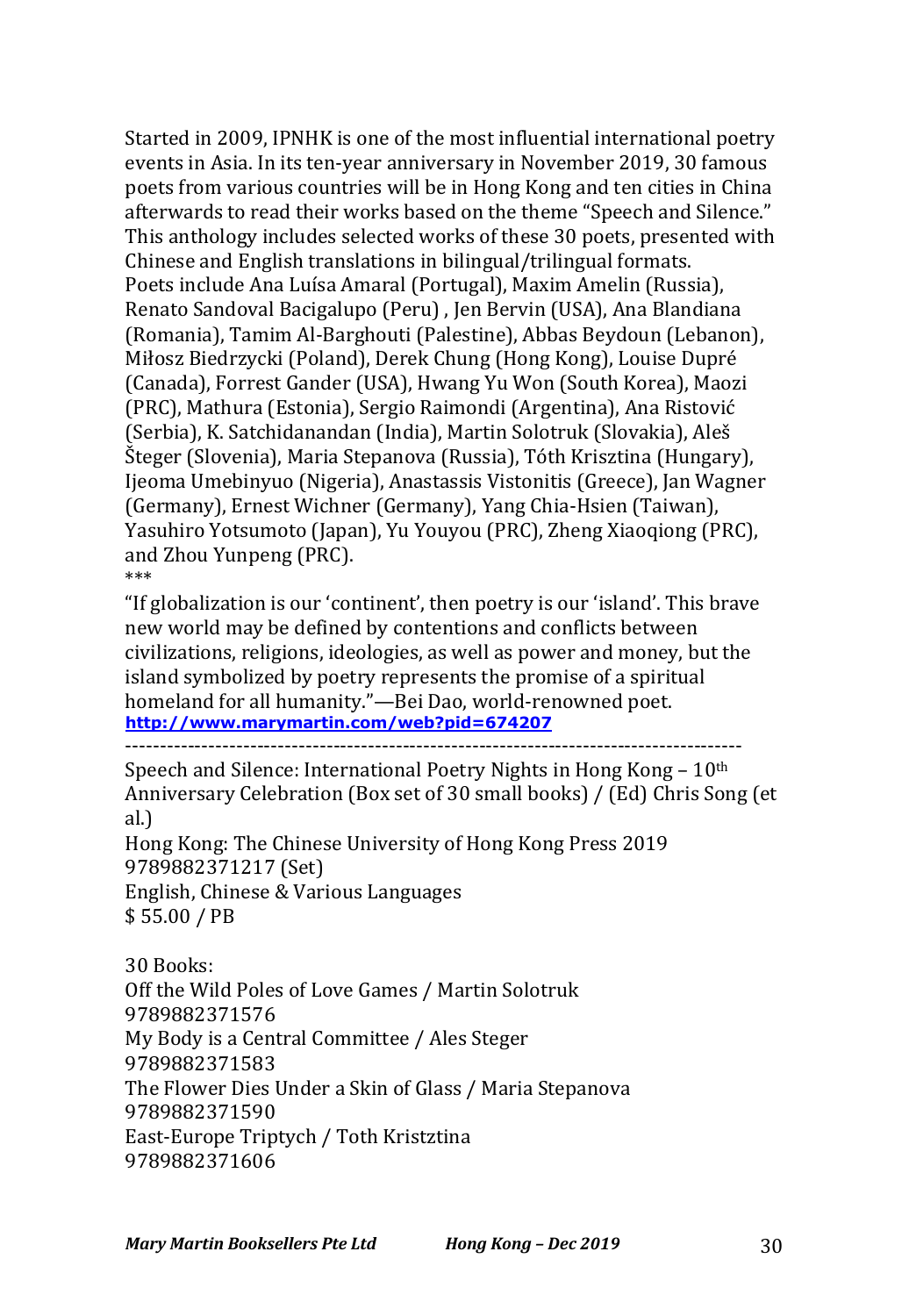Thingss We Lost in the Fire / Ijeoma Umebinyuo 9789882371613 The Moon in the Glass / Anastassis Vistonitis 9789882371620 Self-Portrait With a Swarm of Bees / Jan Wagner 9789882371637 Chrysanthemums / Ernest Wichner 9789882371644 Keepsake / Yang Chia-Hsien 9789882371651 An Encounter in Shadows / Yotsumoto Yasuhiro 9789882371668 Against the Body / Yu Youyou 9789882371675 A Needle Hole Through the Constellations / Zheng Xiaoqiong 9789882371682 What Would You Do if You Suddenly Went Blind? / Zhou Yunpeng 9789882371699 Spouses At Keyboards / Ana Ristovic 9789882371552 How to Go to the Tao Temple / K. Satchidanandan 9789882371569 In Jerusalem / Tamim Al-Barghouti 9789882371453 Nude : A Study in Poignancy / Ana Luisa Amaral 9789882371408 The Scribes's Cofession / Maxim Amelin 9789882371415 From Taoism to Teaism / Renato Sandoval Bacigalupo 9789882371422 Silk Poems / Jen Bervin 9789882371439 Silence and Blood / Abbas Beydoun 9789882371460 On the Preeminence of the Working Class / Milosz Biedrzycki 9789882371477 Ship of Poets / Ana Blandiana 9789882371446 Dusk at Quarry Bay / Derek Chung 9789882371484 The Haunted Hand / Louise Dupre 9789882371491 Beckoned / Forrest Gander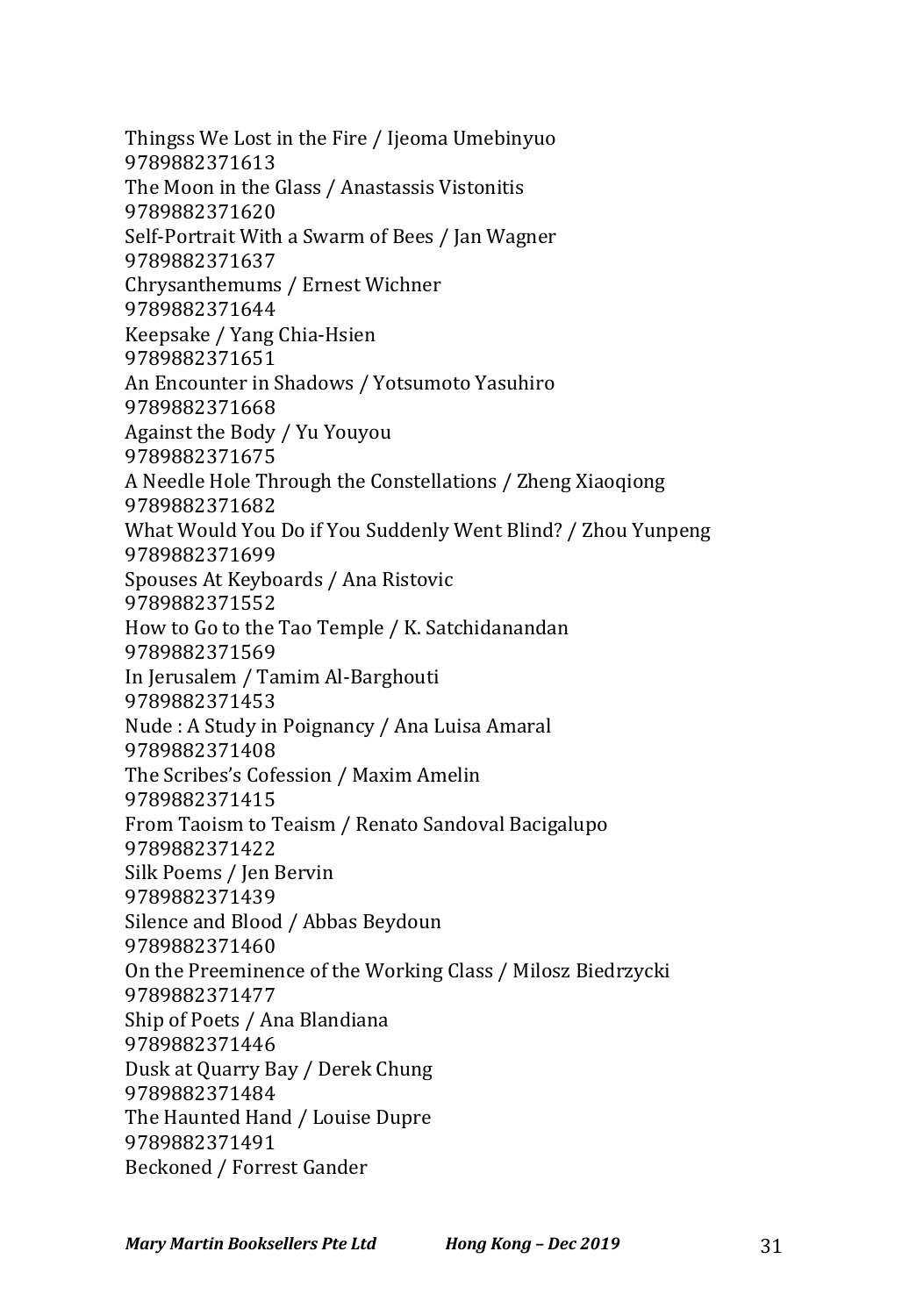9789882371507 On the Cold Mountain / Hwang Yu-Won 9789882371514 Those That Rise From Mediocrity / Maozi 9789882371521 Entering the Landscape / Mathura 9789882371538 Today Matsuo Basho Cooks / Sergio Raimondo 9789882371545

Started in 2009, IPNHK is one of the most influential international poetry events in Asia. In its ten-year anniversary in November 2019, 30 famous poets from various countries will be in Hong Kong and ten cities in China afterwards to read their works based on the theme "Speech and Silence." Included in this box set are representative works of these poets are presented with Chinese and English translations in bilingual/trilingual formats.

Poets include Ana Luísa Amaral (Portugal), Maxim Amelin (Russia), Renato Sandoval Bacigalupo (Peru), Jen Bervin (USA), Ana Blandiana (Romania), Tamim Al-Barghouti (Palestine), Abbas Beydoun (Lebanon), Miłosz Biedrzycki (Poland), Derek Chung (Hong Kong), Louise Dupré (Canada), Forrest Gander (USA), Hwang Yu Won (South Korea), Maozi (PRC), Mathura (Estonia), Sergio Raimondi (Argentina), Ana Ristović (Serbia), K. Satchidanandan (India), Martin Solotruk (Slovakia), Aleš Šteger (Slovenia), Maria Stepanova (Russia), Tóth Krisztina (Hungary), Ijeoma Umebinyuo (Nigeria), Anastassis Vistonitis (Greece), Jan Wagner (Germany), Ernest Wichner (Germany), Yang Chia-Hsien (Taiwan), Yasuhiro Yotsumoto (Japan), Yu Youyou (PRC), Zheng Xiaoqiong (PRC), and Zhou Yunpeng (PRC).

"If globalization is our 'continent,' then poetry is our 'island.' This brave new world may be defined by contentions and conflicts between civilizations, religions, ideologies, as well as power and money, but the island symbolized by poetry represents the promise of a spiritual homeland for all humanity."-Bei Dao, world-renowned poet **http://www.marymartin.com/web?pid=674208**

----------------------------------------------------------------------------------------

The Hummingbird Sometimes Flies Backwards / D. J. Hamilton Hong Kong: Proverse Hong Kong, 2019 xii, 100p.; 210x145x7mm. 9789888491797 \$ 22.00 / PB 184gm.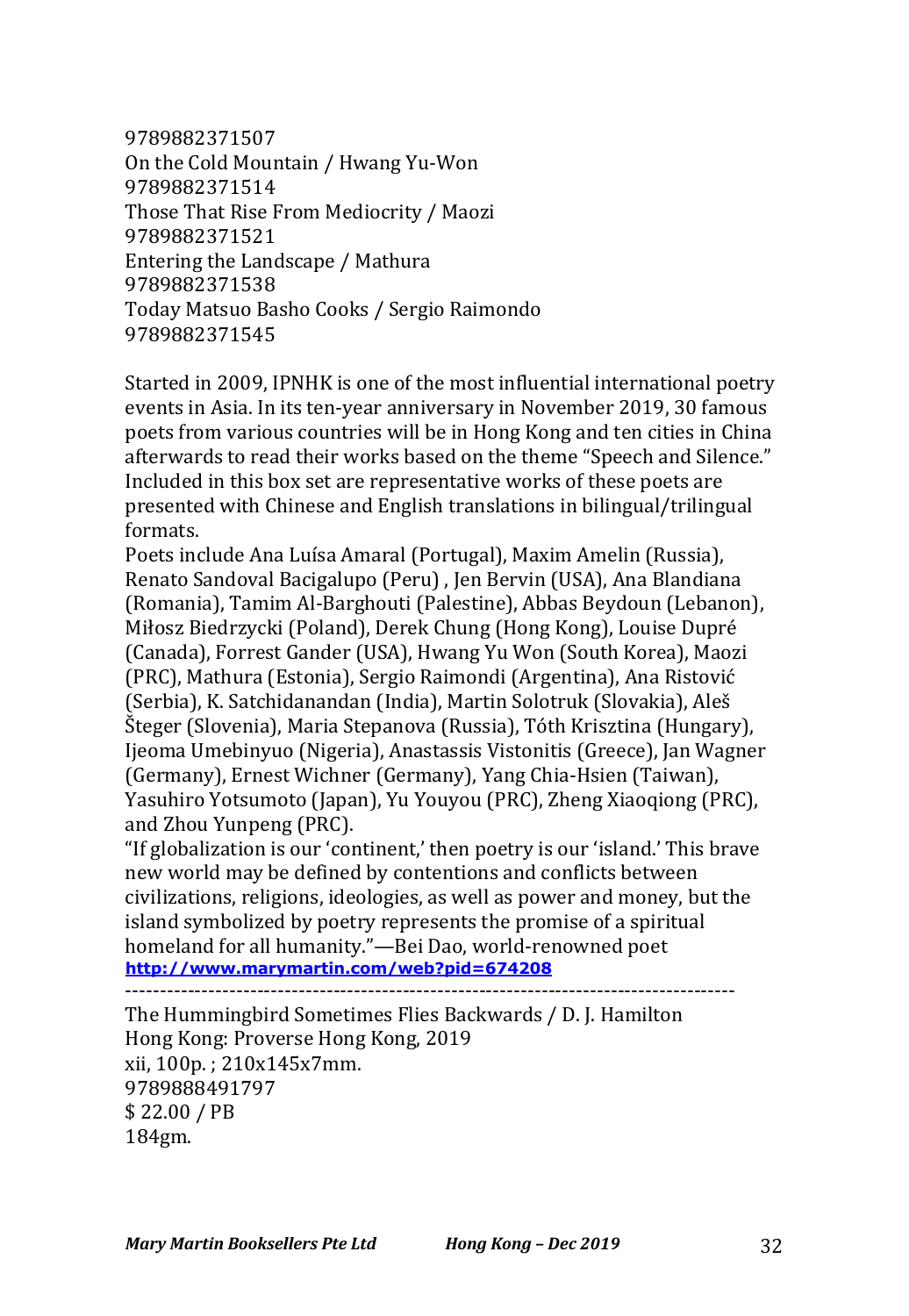#### Winner of the Proverse Prize 2018

The characters and voices of the poems in Hummingbird range across time and distance, from Wisconsin farms to Mexico, from Eve to Ezra Pound, from innocent young lovers to guilty priests and Greek myths to current conflicts. The poems vary in tone from contemplative to comical, and hopeful to heartbreaking. There are poems of intellectual and philosophical questioning, love poems, poems that grieve for the dead, and poems that rage at injustice and the abuse of power. The poems show a variety of poetic influences including Modernism, Organic Form, Imagism, and the idea of the line as a unit of perception, Many poems are written about characters, or in the voices of characters, sometimes multiple characters and dialogue. There is also a great variety of topics and themes: Wonder and appreciation for the beauty of the natural world; the nature of time; the nature of language; political oppression; romantic and sensual love – often as a vehicle for self-discovery. The poems are not arranged chronologically. The sudden shifts of tone, the many different topics and themes, and the seeming contradiction of very different types of poems are all deliberate choices. This book, like life itself, doesn't follow a straight line, but zigzags there and here, with unforeseen twists and turns, abrupt reversals, and inevitable returns. Like a hummingbird.

#### **http://www.marymartin.com/web?pid=674209**

----------------------------------------------------------------------------------------

Savage Charm / Ahmed Elbeshlawy Hong Kong: Proverse Hong Kong, 2019 140p.; 210x145x9mm. Includes Bibliography 9789888491674 \$ 22.00 / PB

SAVAGE CHARM is autobiographical at its core, yet unsentimental, unapologetic, and rigorous in its exploration of related concepts such as self-knowledge, fictional identity, the city, the writing of exile, belief, religion, and the modern subject. The poet brings his distinctive voice to cosmopolitan Hong Kong's English poetic scene with this volume which records his personal experience of the city in the subtlest of ways. Though highly personal, the poems have a gutsy impersonal touch and a distinctive social tinge. Savage charm: a first poetry collection is beautifully poetic and deeply philosophical at the same time. **http://www.marymartin.com/web?pid=674210** --------------------------------------------------------------------------------------------

As Leaves Blow / Philip Chatting Hong Kong: Proverse Hong Kong, 2019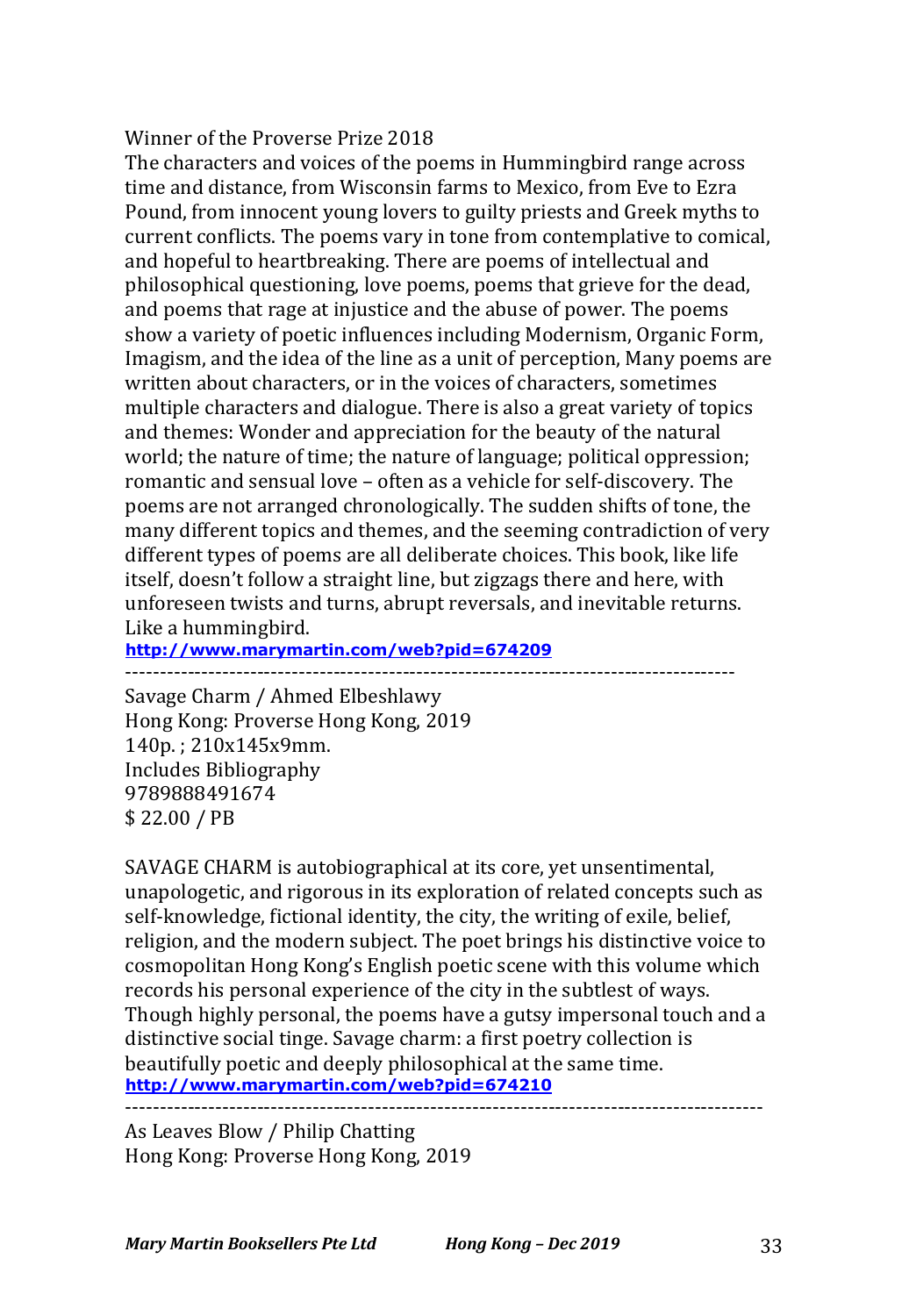344p. 9789888491681 \$ 22.00 / PB 534gm.

A black comedy set in Hong Kong. It explores the reactions to cultural distinctions in an international, but otherwise unremarkable, group of Hong Kong residents; namely whether to embrace, recoil, explain, attempt to change, stay oblivious, or pretend there are none. Set in a residential area of Hong Kong, where people of differing communities live, "As Leaves Blow" explores, in a darkly humorous way, the issue of how people respond to the cultural manifestations of an international city. The book has no central character other than the narrow suburban lane, the common location, where everyone in the tale lives and visits and where private games are played out. This is not a virtuous story, but is rather about human-kind's weaknesses, stupidity and inflexibility, with a final message that we are all the product and slaves of cultural conditioning." It is a truth universally acknowledged, that a single Englishman in possession of nothing more than a Hong Kong work visa, must be in need of a Chinese wife."—Lawrence Gray, Founding President, Hong Kong Writers' Circle, author of Odds and Sods, Cop Show Heaven and Adam's Franchise. "As Leaves Blow stages a modern-day Hong Kong problem play....The first comedic then farcical arras that veils As Leaves Blow eventually opens to expose a critique of tragic socioeconomic inequality."—Jason S Polley, Associate Professor, Hong Kong Baptist University.

**http://www.marymartin.com/web?pid=674211**

-------------------------------------------------------------------------------------------- Hong Kong Rocks / Peter Humphreys Hong Kong: Proverse Hong Kong, 2019 240p. 9789888491834 \$ 22.00 / PB 378gm.

Nick Powell, arriving in Hong Kong with his soon-to-be-ex-wife Lennox, finds himself drawn into the political machinations affecting the city as the Occupy movement takes root. A fatal accident exposes the factions vying for control of the SAR and gives Nick the second chance desired by many Hong Kong expats, but will he make the most of the opportunity, or find himself on the wrong side of history? Shifting between a variety of unique voices, HONG KONG ROCKS (a Proverse Prize 2018 finalist) is part thriller, part meditation on the challenges facing a special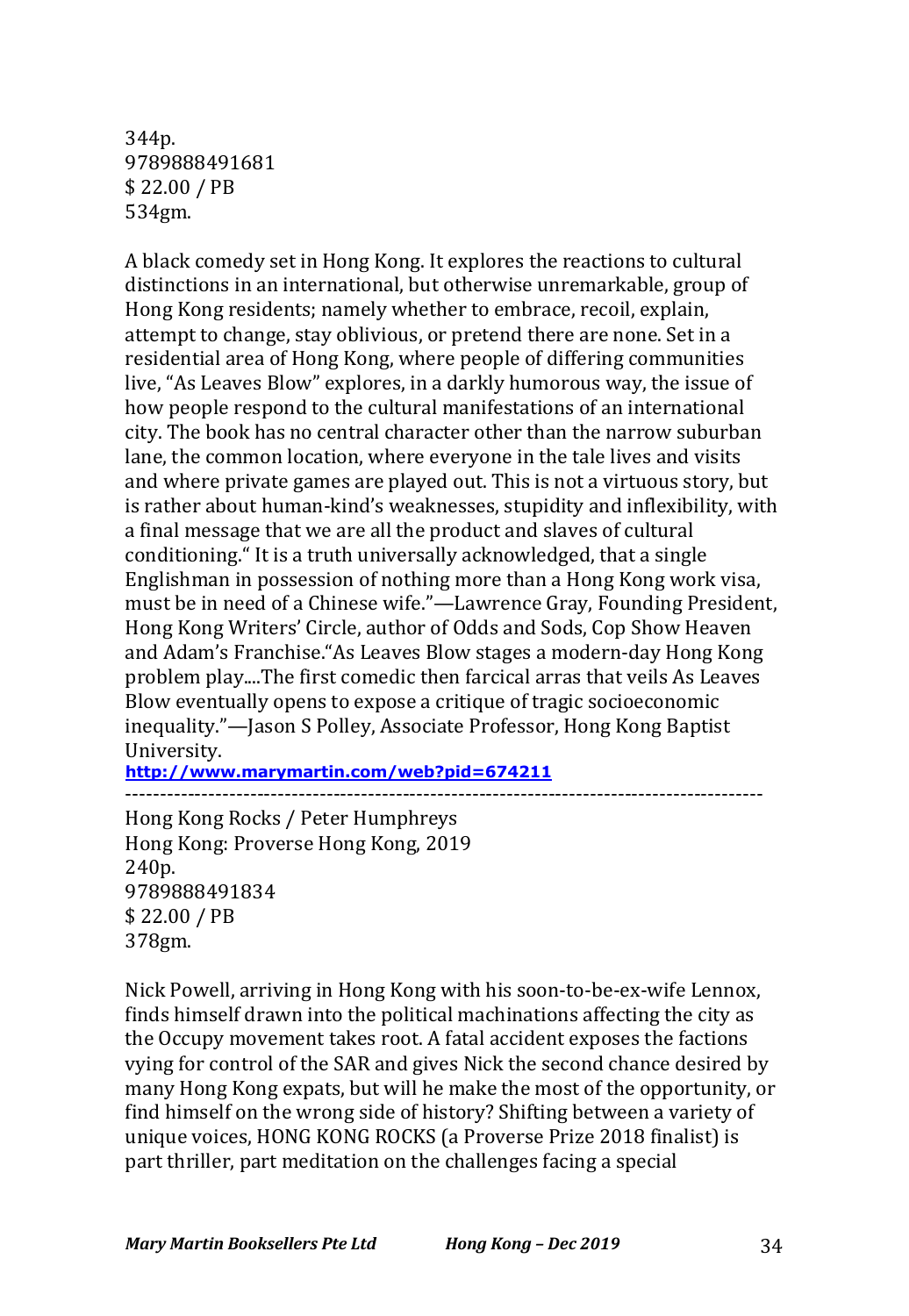autonomous region punching above its weight. "'Hong Kong Rocks' is a story set in an alternative present; it is in part a whodunit, with the who and the it constantly in doubt. At the centre is a group of dissolute, middle-aged, expatriates, who are held more or less upright, or let fall by surer, stronger women. Dissolution, however, has its consequences, in conflict with either the newly introduced Deportation Act, or two crossborder goons, or both. And, as the tale reaches its finale, we cannot but agree with the narrator that Hong Kong is 'hotting up'."—Philip Chatting, author of "The Snow Bridge and Other Stories", Winner of the Proverse Prize 2014. "Funny and twisted, in Humphreys' spirited novel Nick and a garrulous band of expats are caught in the shifting societal landscape of Hong Kong. Nights drinking at the Brolly, missing friends, the Occupy movement, fear of deportation and the threat of discovery by Chinese agents, all loom large. As his freedom hangs on the edge of a precipice, Nick seizes on the absurdities, secrets and joys of a life lived with regret."—Maria Roberts, author of "Single Mother on the Verge", Penguin.

**http://www.marymartin.com/web?pid=674212** --------------------------------------------------------------------------------------------

# **Performing Arts / Music**

Plum Blossom on the Far Side of the Stream: The Renaissance of Jiang Kui's Lyric Oeuvre with Facsimiles and a New Critical Edition of The Songs of the Whitestone Daoist / Yang Yuanzheng Hong Kong: Hong Kong University Press, 2019 428p. 9789888390823 \$ 100.00 / HB

With this book, Yang Yuanzheng has produced what will long be regarded as a ground-breaking milestone in the voluminous scholarship on Jiang Kui (1155–1221). Based in part on his 2011 discovery of a major new source of Jiang's work, Yang employs close textual reading and editorial interpretation of this text, augmented by meticulous examination of other material, to tease out an important and innovative explanation of why lyric songs enjoyed such a remarkable renaissance in the eighteenth century, a popularity that has continued through the present. Yang attributes the original revival of Jiang's works to Qing dynasty oppression of the southern Chinese elite and points to an increasing sense of nostalgia as the reason for their enduring popularity.

Plum Blossom on the Far Side of the Stream's accomplishment is to draw on work from many sub-disciplines—early Chinese song forms and their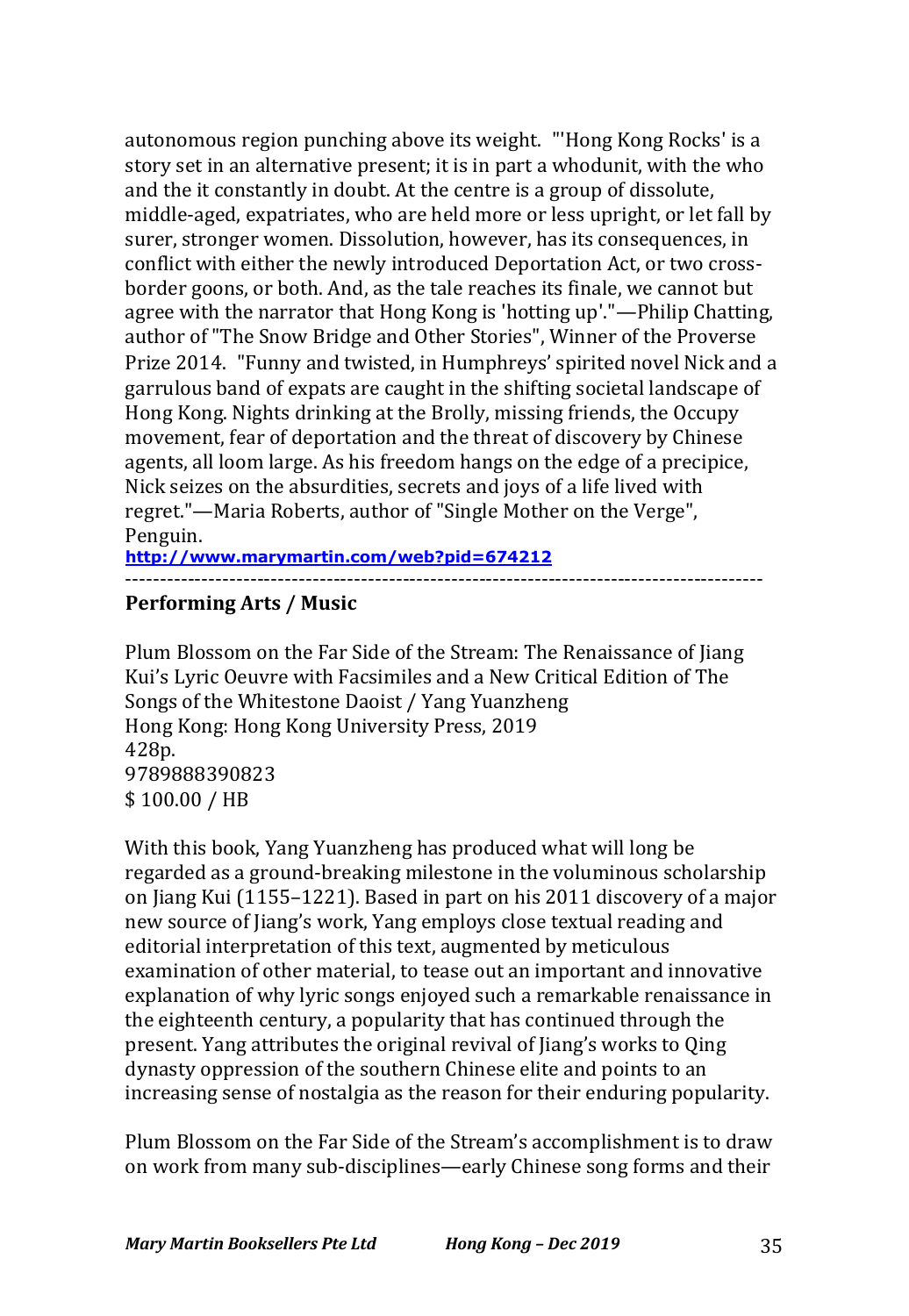notation, the literary and political movements of early modern China, codicology, and iconography—and to make fresh contributions to these areas as well. This book reflects a unique breadth of scholarship: in addition to lucid argument regarding the reception of Jiang's work, important facsimiles of three major manuscripts, five colour plates, and an audio CD are also included.

**http://www.marymartin.com/web?pid=656711** --------------------------------------------------------------------------------------------

# **Philosophy**

The Mingjia and Related Texts / (Translated and Annotate) Ian Johnston & Wang Ping **Bilingual Edition** Hong Kong: The Chinese University of Hong Kong Press, 2019 lviii, 1120p. Inlcludes index; Bibliography 9789629967772 \$ 90.00 / HB 1630gm.

The Mingjia (名家, School of Names) is a notional grouping of philosophers first recorded as such in the Shiji. Their identifying feature was a concern with linguistic issues particularly involving the correct use of names. The group, as listed in the Han Shu, comprised seven men living between the sixth and third centuries BCE. Only four of these men— Deng Xi, Yin Wen, Hui Shi, and Gongsun Long— have extant writings attributed to them, and in three of these there are issues of authenticity. Nevertheless, it is an important group for an understanding of the development of pre-Qin philosophy as the men themselves and the concepts they explored feature prominently in the writings of the other schools.

The present volume contains four parts: (i) the extant writings of the four men; (ii) all significant references to them in other works up the fourth century CE; (iii) other significant writings on the topics up to that time; and (iv) four appendices on specific issues concerning the school. **http://www.marymartin.com/web?pid=674214**

# **Politics**

Negotiating Inseparability in China: The Xinjiang Class and the Dynamics of Uyghur Identity / Timothy Grose Hong Kong: Hong Kong University Press, 2019 160p.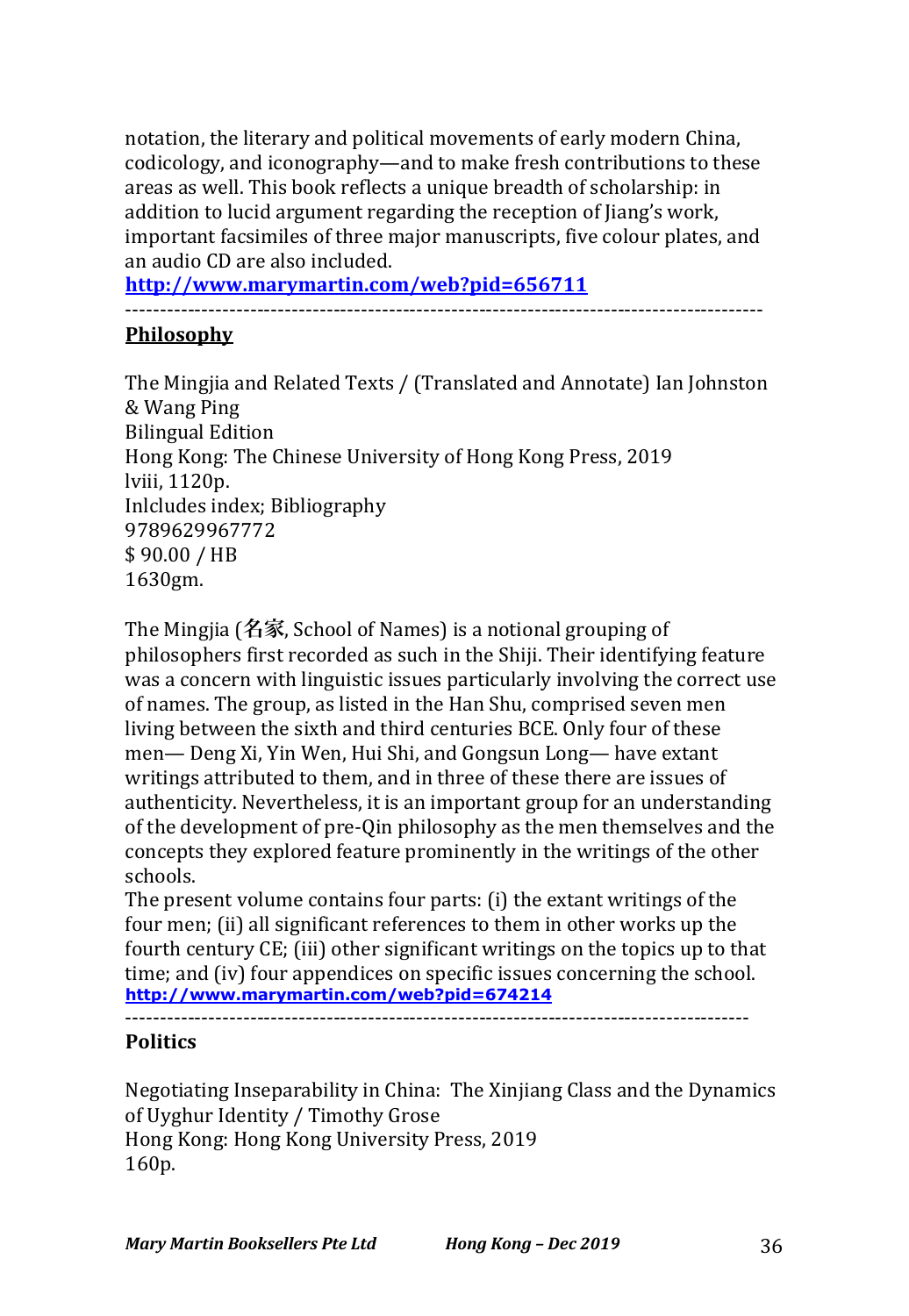# 9789888528097 \$ 45.00 / HB

This is the first book-length study of graduates from the Xinjiang Class, a program that funds senior high school–aged students from Xinjiang, mostly ethnic Uyghur, to attend a four-year course in predominately Han-populated cities in eastern and coastal China. Based on longitudinal field research, Negotiating Inseparability in China: The Xinjiang Class and the Dynamics of Uyghur Identity offers a detailed picture of the multilayered identities of contemporary Uyghur youth and an assessment of the effectiveness of this program in meeting its political goals. The experiences of Xinjiang Class graduates reveal how young, educated Uyghurs strategically and selectively embrace elements of the corporate Chinese Zhonghua minzu identity in order to stretch the boundaries of a nonstate-defined Uyghur identity. Timothy Grose also argues that the impositions of Chinese Mandarin and secular Chinese Communist Party (CCP) values over ethnic minority languages and religion, and physically displacing young Uyghurs from their neighborhood and cultural environment do not lead to ethnic assimilation, as the CCP apparently expects. Despite pressure from state authorities to urge Xinjiang Class graduates to return after their formal education, the majority of the graduates choose to remain in inner China or to use their Xinjiang Class education as a springboard to seek global citizenship based upon membership in a transnational Islamic community. For those who return to Xinjiang, contrary to the political goal of the program, few intend to serve the CCP, their country, or even their hometown. Instead, their homecomings are marred by disappointment, frustration, and discontent. **http://www.marymartin.com/web?pid=674215**

------------------------------------------------------------------------------------------

# **Sociology**

Queer Chinese Cultures and Mobilities: Kinship, Migration, and Middle Classes / John Wei Hong Kong: Hong Kong University Press, 2020 216p. 9789888528271 \$ 65.00 / HB

In Queer Chinese Cultures and Mobilities, John Wei brings light to the germination and movements of queer cultures and social practices in today's China and Sinophone Asia. While many scholars attribute China's emergent queer cultures to the neoliberal turn and the global political